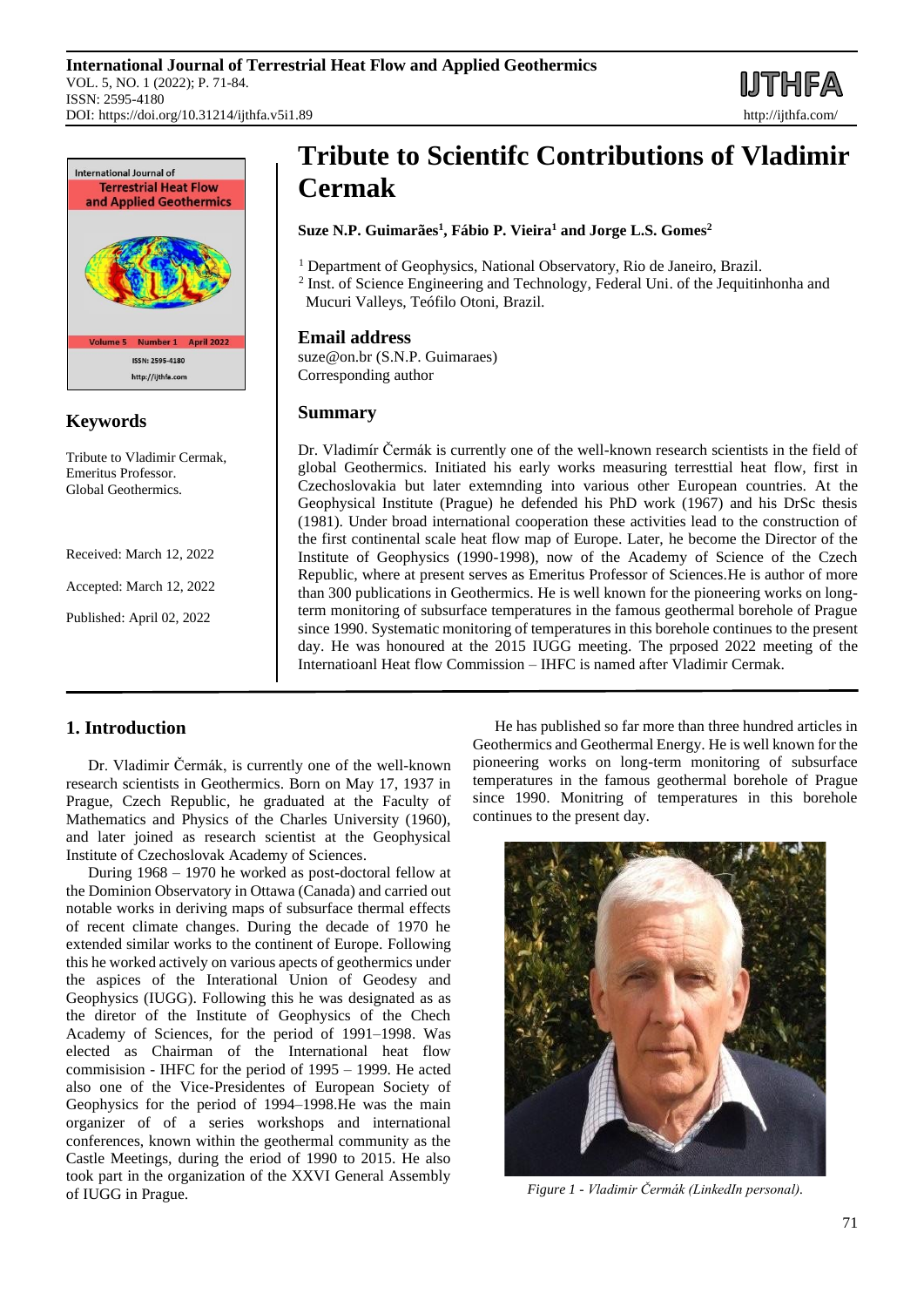#### **2. Principal directions of current research**

His main research area is based on studies of heat flux in crust and lithosphere. Also, delas with topics of geothermal modeling, dynamics of earth's crust, thermal conductivity of rocky material, mapping heat flow density, inversion of well temperature data in study of the history of surface temperature, recent climate change, ground-air temperature coupling and monitoring of temperature changes in shallow wells.

#### **3. Air Temperature variability Trends**

As one of his most recent scientific contributions, we highlight the studies on variation of soil-air (surface) temperatures carried out between the years 2003-2017. In 2018, the International Journal of Earth Sciences launched a special edition on recent advances in Heat Flow studies. In this issue, Čermák and Bodri (2019) pointed out tendências of variability in series of air temperatures. This work examined the causal relationship between soil-air temperature and precipitation changes for data series monitored in shallow water systems of Prague under different land cover (soil, sand, grass and asphalt). The results of the Granger causality test did not reveal any evidence of precipitation for soil-air temperature displacements except for asphalt paving. On the contrary, strong evidence was found in the time scale for all types of cover, except for sand. The results provided valuable information about the delay time of soil surface temperature and surface air temperature caused by rain and confirmed the importance of using autorregressive models in understanding the soil temperature/air ratio.



*Figure 2 – Variability of SAT data at the Sporilov station (running average for 100 consecutive days. Iintervals with large variability are highlighted (taken from Cermak et al., 2019)*

#### **4. Publications**

As has been said, Dr Vladimir Čermák has about 300 publications, as author and co-author in several international journals, as well as three published books, listed below:

- 1. Borehole Climatology (Bodri and Čermák 2007);
- 2. Terrestrial Heat Flow and the Lithosphere Structure (Čermák and Rybach – 1991);
- 3. Terrestrial heat flow in Europe (Čermák and Rybach 1979).

Had participation in 20 chapters of books, as author or coauthor (see table 1). It includes abstracts of works in congresses, symposiums and conferences, as well as technical reports promoted for field data acquisition.

*Table 1 – Chapters in books and Journals.*

| <b>Authors</b>                        | <b>Title</b>                                                                                                                  | Year |
|---------------------------------------|-------------------------------------------------------------------------------------------------------------------------------|------|
| Cermak:<br>Dedecek:<br>Safanda; Kresl | Climate Warming in the Czech<br>Republic: Evidence Stored in<br>Shallow Subsurface                                            | 2010 |
| Bodri; Cermak.                        | Subsurface Temperature<br>Monitoring: Present-Day<br>Temperature Change and Its<br>Variability                                | 2007 |
| Bodri and<br>Cermak                   | Background and History of the<br>Problem                                                                                      | 2007 |
| Bodri; Cermak                         | Ground Temperature Histories:<br>Evidence of Changing Climate                                                                 | 2007 |
| Bodri; Cermak.                        | Climate Change and<br>Subsurface Temperature                                                                                  | 2007 |
| Vladimir Cermak                       | <b>Results of Heat Flow Studies</b><br>in Czechoslovakia                                                                      | 1994 |
| Cermak, Beck<br>and Hamza             | International Meeting o<br>Geothetmics and and<br>Geothermal Energy- Guaruja<br>(Brazil)                                      | 1995 |
| Cermak; Kral;<br>Kresl; Safanda       | Heat Flow, Regional<br>Geophysics and Lithosphere<br>Structure in Czechoslovakia<br>and Adjacent Part of Central<br>Europe    | 1991 |
| Cermak; Bodri;<br>Rybach              | Radioactive Heat Production in<br>the Continental Crust and Its<br>Depth Dependence                                           | 1991 |
| Cermak; Bodri                         | On the vertical distribution of<br>radiogenic heat production in<br>the continental crust and the<br>estimated Moho heat flow | 1989 |
| Cermak                                | Heat flow in a sedimentary<br>basin in Czechoslovakia:<br>Evaluation of data with special<br>attention to hydrogeology        | 1989 |
| Cermak; Rybach                        | References for 4.1                                                                                                            | 1982 |
| Cermak; Rybach                        | Table 7 (sedimentary rocks) -<br>Table 14                                                                                     | 1982 |
| Cermak; Rybach                        | 4.1.2.1 Minerals                                                                                                              | 1982 |
| Rybach; Cermak                        | 4.4.3 References for 4.4                                                                                                      | 1982 |
| Rybach; Cermak                        | 4.4.1 Introduction                                                                                                            | 1982 |
| Rybach; Cermak                        | 4.4.2 Data                                                                                                                    | 1982 |
| Cermak; Rybach                        | Table 7 (igneous -<br>Metamorphic rocks)                                                                                      | 1982 |
| Rybach; Cermak                        | Radioactive heat generation in<br>rocks                                                                                       | 1982 |
| Cermak; Rybach                        | Thermal Conductivity and<br>Specific Heat of Minerals and<br>Rocks                                                            | 1982 |
| Cermak                                | Review of Heat Flow<br>Measurements in<br>Czechoslovakia                                                                      | 1979 |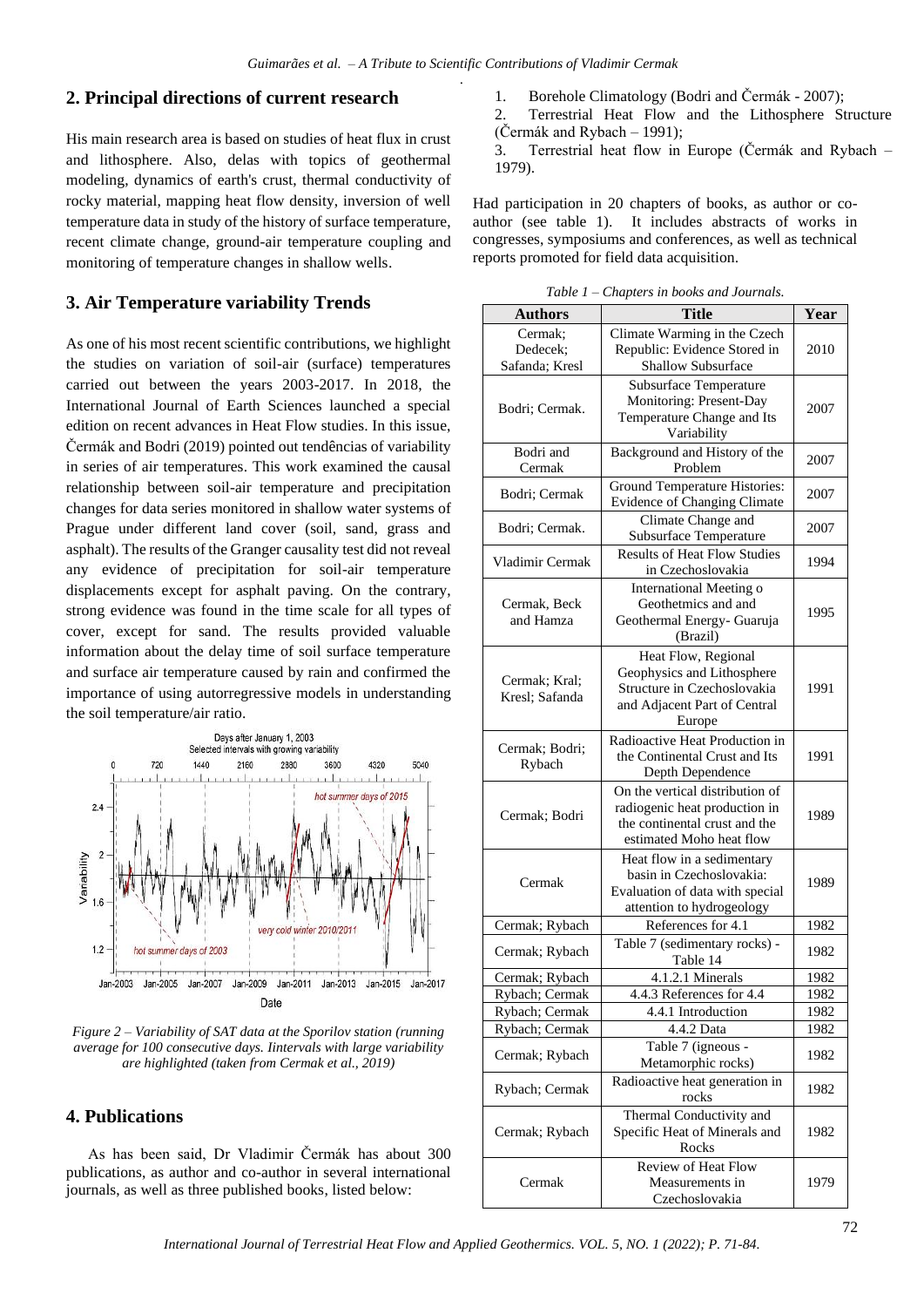# **5. International and National Memberships Positions and Awards**

Throughout his career, Vladimir Čermák actively participated in all aspets of administration. His trajectory is based on positions held in scientific commissions and societies such as:

• International Heat Flow Commission of the IASPEI (member since 1971), Secretary (1987-1991), President (1995-1998)

• European Geophysical Society (member since 1990), Vice President for Solid Earth (1994-1998)

• Chairman of the Local Organization Committee IUGG2015

- International Geothermal Association (IGA), Board of Directors, (member 1993-1999)
- Europaen Academy (member 1991-2015)
- American Geophysical Union (member since 1990)
- Deutsche Geophysikalische Gesselschaft (member since 1994)

• Editorial Board of Studia Geophysica et Geodetica (since 1990)

• Editorial Board of International Journal of Earth Sciences (since 2006)

• President of the Czech National Committee for Geodesy and Geophysics (1999-2015) Czech Delegate to the General IUGG Assembly (1999-2015)

• Chairman of Evaluation Committee for title of doctor of the Academy of Sciences of the Czech Republic (since 2001)

Awards Obtained:

Silver Medal of the Czechoslovak Academy of Sciences for Merits in Physical Sciences (1987)

• Edward A. Flinn III Medal of the American Geophysical Union (1995)

• O.Yu. Schmidt Medal of the Institute of the Physics of the Earth, Russian Academy of Sciences (1995)

Patricius Plakette of the Deutsche Geothermische Vereinigung e.V. (1998)

• Earnst Mach Medal for Merits in Physics of the Academy of Sciences of the Czech Republic (2003)



*Figure 2 – Dr. Vladimir Cermak in open cerimony 26th IUGG, 2015.*

## **6. Personal References**

- Cermak, V. 1963. Statistical determination of the law of dispersion of marking material in the shatered zone. Stud.geophys.et geod., 7, 273-283.
- Cermak, V. 1963. The surface distribution of gamma-ray intensity from a source with a variable density of the radioactive substance. Stud.geophys.et geod., 7, 45-52.
- Cermak, V. 1967. Zeme a jeji tepelna historie, Academia, Praha, 102 pp. (in Czech).

Cermak, V. and Krcmar, B., 1967. Tepelny tok ve vrtu NV-1 (Nova Ves u Chynova). Vestnik UUG., 42, 445-448 (in Czech).

- Cermak, V. 1967. Coefficient of thermal conductivity of some sediments and its dependence on density and water content of rocks. Chemie der Erde, 26, 271-278.
- Cermak, V. 1967. Heat flow in the Kladno-Rakovnk Coal Basin. Gerlands Beitr.Geophys., 76, 461-466.
- Cermak, V. 1967. Heat flow near Teplice in North Bohemia. Geophys. J. Roy. Astron., Soc., 13, 547-549.
- Cermak, V. 1967. Results of geomagnetic investigation of heat flow in Czechoslovakia in 1964-1966. Stud.geophys.et geod., 11, 342-344.
- Cermak, V. and Krcmar, B., 1968. Mereni tepelneho toku ve dvou sachtach v zapadnich a jiznch Cechach. Vestnik Ustr.Ust.Geol., 43, 415-422.
- Cermak, V., Karnk, M. and Krcmar, B., 1968. Mereni teploty a tepelny tok v pribramskych dolech. Casop.miner.geol., 13, 215-216 (in Czech).
- Cermak, V. 1968. Geotermika, jeji vysledky a perspektivy. Vesmir, Academia Praha, 47, 203-205 (in Czech).
- Cermak, V. 1968. Tepelna historie Zeme a vznik zivota. Voda a Zivot, Brno, No.10. 609-611 (in Czech).
- Cermak, V. 1968. Terrestrial heat flow in Czechoslovakia and its relation to some geological features. Proceedings, 23rd. Inter. Geol. Congress., 5, 75-85.
- Cermak, V. 1968. Terrestrial heat flow in Eastern Slovakia. Travaux Inst. Geophys. Acad.Tchecosl.Sci., No.275, Geofysikalni sbornk 1967, Academia, Praha, 305-319.
- Cermak, V. and Kresl, M., 1968. Thermal conductivity of rocks and its measurement on a divided-bar apparatus. Travaux Inst.Geophys. Acad. Tchecosl. Sci., No.274, Geofyzikalni sbornik 1967, Academia, Praha, 287-304.
- Cermak, V. Jetel, J. and Krcmar, B., 1968. Terrestrial heat flow in the Bohemian Massif and its relation to the deep structure. Sbornik geol.ved, UG 7, 25-38.
- Cermak, V. 1968. Heat flow in the Upper Silesian Coal Basin. Pure Appl.Geophys., 69, 119-130.
- Cermak, V. 1968. Heat flow in the Zacler-Svatonovice Basin. Acta Geophys.Pol., 16, 3-9.
- Cermak, V. 1968. Terrestrial heat flow in the Alpine-Carpathian Foredeep in South Moravia. J.Geophys.Res., 73, 850-821.
- Cermak, V. 1968. The correlation of heat flow values with the tectonic structure in Czechoslovakia. Nature, 218, 556- 557.
- Cermak, V., Kresl, M. and Vesely, I., 1968. Experimental determination of the coefficient of heat transfer during hole boring and the re-establishment of the temperature field equilibrium. Earth Planet. Sci. Letts., 5, 153-158.
- Cermak, V. 1968. Der Waermefluss in der Tschechoslowakei und sein Zusammenhang mit Tiefstrukturen. Freib.Forschungshefte C238, 25-32.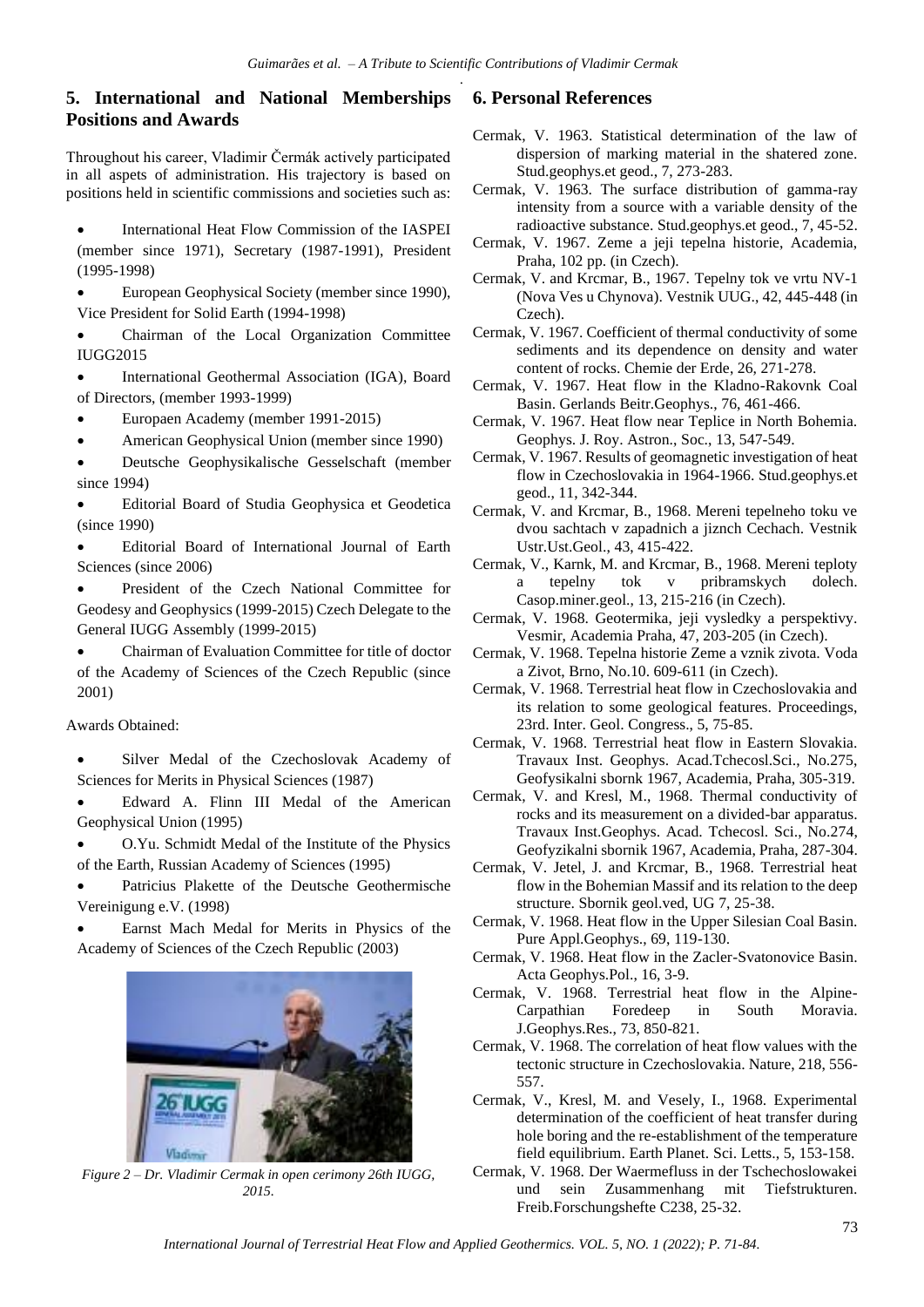- Cermak, V. and Krcmar, B., 1968. Der Erdwaermefluss in der suedwestlichen Slowakei. Acta geod. geophys. et mont., 3, 319-329.
- Cermak, V. 1969. Results of heat flow measurements in Czechoslovakia. EOS, Trans.Am.Geophys. Union, 50, 315.
- Cermak, V. 1970. Underground temperature and inferred climatic temperature of the past millenium. EOS, Trans.Am.Geophys, Union, 51, 296.
- Cermak, V. 1971. Vyuziti zemskeho tepla. Sbornik prednasek, 3.konference o biosfere, Vyuzivani primarnich zdroju energie. Dům techniky VTS, Praha, 100-122 (in Czech).
- Cermak, V. 1971. Vztah tepelneho toku k hlubinne stavbe na uzemi Ceskoslovenska. 3. rocnik interdiscipliarniho seminare, Vyzkum hlubinne geologicke stavby Ceskoslovenska. Ustav uzite geofyziky, Brno, 63-76 (in Czech).
- Cermak, V. 1971. Geofyzikalni skladka. Veda a Život, Brno, No.9, 548-549 (In Czech).
- Cermak, V. 1971. Underground temperature and inferred climatic temperature of the past millenium. Palaeogeography, Palaeoclimatology, Palaeoecology, 10, 1-19.
- Cermak, V. and Jessop, A.M., 1971. Heat flow, heat generation and crustal temperature in the Kapuskasing area of the Canadian shield. Tectonophysics, 11, 287- 303.
- Cermak, V. 1972. Rusive vlivy, ktere ovlivnuji mereni teploty ve vrtech. In: I.Marusiak (Ed.), Zakladni vyskum priestoroveho rozlozenia zemskeho tepla v Zapadnich Karpatech. Ustav uzite geofyziky, zavod Bratislava, 2- 16 (in Czech).
- Cermak, V. 1972. Problemy geotermickeho vyzkumu zemske kury. Geologicky pruzkum, Praha, 14, 6-8 (in Czech).
- Cermak, V. 1972. Tepelny tok a stavba zemske kury. Geologicky pruzkum, Praha, 14, 33-37 (in Czech).
- Cermak, V. 1972. Geotermicka "vzpominka" na zmeny klimatu. Vesmir, Praha, 51, 67-68 (in Czech).
- Cermak, V. 1972. Zemske teplo. Voda a zivot, Brno, No.4, 196-198 (in Czech).
- Cermak, V. 1972. Heat flow and gravity in Czechoslovakia. Stud.Geophys. Geod., 16, 77-87.
- Cermak, V. and Jessop, A.M., 1972. Heat flow and heat generation in the Canadian shield. Geothermics, 1, 70- 72.
- Cermak, V. 1973. Tepelna historie Mes!ce, Vesm!r, Praha, 52, 101-102 (in Czech).
- Cermak, V. and Janackova, A., 1973. Geotermika I (Textbook), Universita Karlova, Praha, 109pp. (in Czech).
- Cermak, V. 1973. Thermal conductivity of rocks, its measurements and role in heat flow investigation. Mineralia Slovaca, 5, 507-513.
- Cermak, V. 1974. Deep temperature calculation along the deep seismic sounding profile across the Carpathians (Model calculation). Acta Geol.Sci.Hung., 18, 295-303.
- Cermak, V. 1975. Geotermicky vyzkum v Ceskoslovensku. Sbornik 6.Celostatni konference geofyziku, Plzen. Geofyzika, Brno, 2, 469-476 (in Czech).
- Cermak, V. 1975. Energie zemskeho nitra. Voda a zivot, Brno, 20, 401-403 (in Czech).
- Cermak, V. 1975. Teledetekce v geotermickem pruzkumu. Vesmr, Praha, 54, 326-327 (in Czech).
- Cermak, V. and Mrazek, J., 1975. Energie z nitra Zeme. Svet prace, 8(12), No.13, 8 (In Czech).
- Cermak, V. 1975. Geotermicky vyzkum neogenni predhlubne a flysoveho pasma Karpat. Ustr. ustav Geol., Praha, 58pp, 113 Tabs., (In Czech).
- Cermak, V., Lubimova, E.A. and Stegena, L., 1975. Geothermal mapping activity in Central and Eastern Europe. Proceedings, 16th IUGG General Assembly, Grenoble, Symp.Heat Flow and Geodynamics.
- Cermak, V. 1975. Heat flow and deep temperature distribution in Central and Eastern Europe and their geodynamical applications. In: N.A. Florensov and N.A. Logatschev (Eds.), Rifting Problems, Symp.on the Rift Zones of the Earth, Irkutsk, 77-78.
- Cermak, V. 1975. Thermal structure of the crust in Czechoslovakia. Veroeffentlichen des Zentralinstitutes for Physik der Erde, Jena, No 31(2), 347-355.
- Cermak, V. 1975. Combined heat flow and heat generation measurements in the Bohemian Massif. Geothermics, 4, 19-26.
- Cermak, V. 1975. Temperature-depth profiles in Czechoslovakia and some adjacent areas derived from heat-flow measurements, deep seismic sounding and other geophysical data. Tectonophysics, 26, 103-119.
- Cermak, V. 1975. Terrestrial heat flow in the Neogene foredeep and the flysch zone of the Czechoslovak Carpathians. Geothermics, 4, 8-13.
- Cermak, V., Kresl, M., Novak, V. and Venhodova , D., 1975. Heat flow in Czechoslovakia: Relationship with geological age. In: Recent Researches in Geology, Hindustan Publ.Corp., Delhi, 283-288.
- Cermak, V. 1975. Paleoklimaticheskoye znacheniye izmereniy temperaturi tolsch gornykh porod. In: P.I.Melnikov (Red.), Problemi merzlotovedeniya. 2.Mezdunarodnaya konferentsiya po mezlotovedeniyu, Yakutskoye knizhnoye izdatelstvo, 8, 209-215 (in Russian).
- Cermak, V. 1976. Mapa tepelneho toku na uzemi Ceskoslovenska a jeji vyznam pri vyhledavani perspektivnich zdroju geotermalni energie. In: Sbornk 2. mezinarodni konf. "Aplikace geofyziky v inzenyrske geologii a hydrogeologii", Brno, 1(2), 783-795 (in Czech).
- Cermak, V. 1976. Rozlozeni teploty v zemskw kure ve vybranych oblastech na uzemi Ceskoslovenska. In: Vyzkum hlubinne geologicke stavby Ceskoslovenska, Sbornik referatu, Geofyzika, Brno, 123-129 (in Czech).
- Cermak, V. 1976. Tepelny a teplotni rezim svrchni kury zemske se zvlastnim zretelem k pomerum Ostravsko-Karvinskeho revru. In: Sbornik referatu seminare "Mechanicko-tepelne vlastnosti hornin", Vysoka skola banska, Ostrava, 37-51 (in Czech).
- Cermak, V., Pecova, J., Praus, O. and Petr, V., 1976. Vysledky magnetotellurickych mereni na profilu HSS VI. a jejich geotermicke interpretace. In: Vyzkum hlubinne' geologicke stavby Ceskoslovenska. Sbornik referatu, Geofyzika, Brno, 53-58 (in Czech).
- Cermak, V. 1976. Zemsky tepelny tok ve vrtu Lidecko-1 v magurskem flysi ve vnejsich Karpatech. Cas.Min.Geol., 21, 193-198 (in Czech).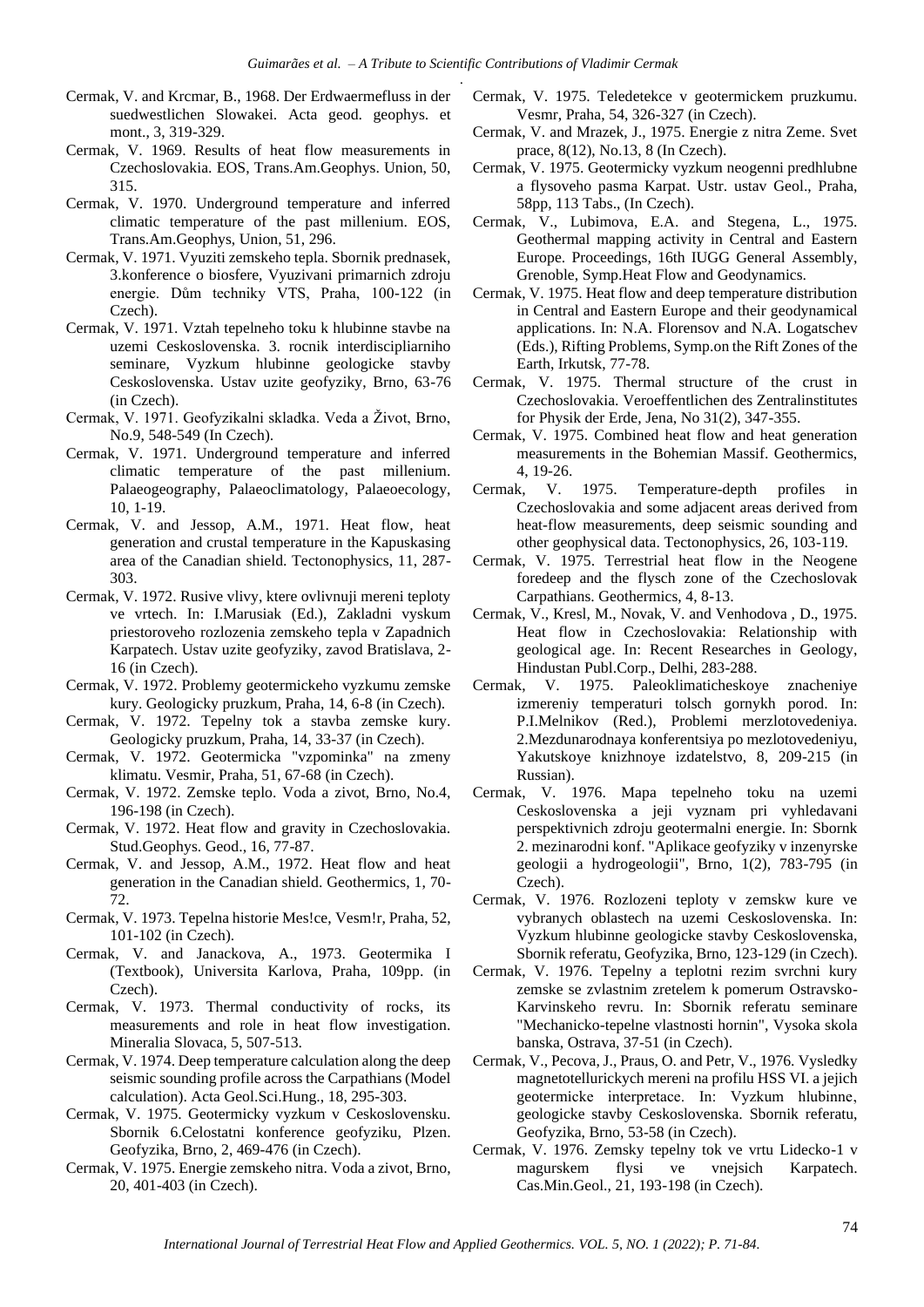- Cermak, V. 1976. Energeticke zdroje budoucnosti. Co vas zajima, Rude pravo, Praha, No. 1, 20-23 (In Czech).
- Cermak, V. 1976. Sily v zemskych hlubinach. Veda a Zivot, Brno 21(6), 354-356 (in Czech).
- Cermak, V. 1976. Geotermika II (Textbook). Karlova Universita, Praha, 66pp (in Czech).
- Cermak, V. and Janackova, A., 1976. Geotermika III (Textbook). Universita Karlova, Praha, 100pp (in Czech).
- Cermak, V., Lubimova, E.A. and Stegena, L., 1976. Geothermal mapping in Central and Eastern Europe. In: Development and Use of Geothermal Resources, 2nd.UN Symp., San Francisco, US Govern.Printing Office, Washington, 1, 47-57.
- Cermak, V. 1976. Terrestrial heat flow in two deep holes in the Ostrava-Karvina Coal Basin. Vestnik Ustr.ust.Geol., 51, 75-84.
- Cermak, V. 1976. High heat flow measured in the Ostrava-Karvina Coal Basin. Stud.Geophys.et Geod., 20, 64-71.
- Cermak, V. 1976. Heat flow investigation in Czechoslovakia. In A. Adam (Ed.), Geoelectric and Geothermal Studies (East-Central Europe and Soviet Asia), KAPG Geophys.Monograph, Akademia Kiado, Budapest, 314-324.
- Cermak, V. 1976. Heat flow investigations in Central and Eastern Europe in 1960-1973 (Preface for Chapter 4). In A. Adam (Ed.), Geoelectric and Geothermal Studies (East-Central Europe and Soviet Asia), KAPG Geophys. Monograph, Akademia Kiado, Budapest, 373-375.
- Cermak, V. 1976. Paleoclimatic effect on the underground temperature and some problems of correcting heat flow data. In A.Adam (Ed.), Geoelectric and Geothermal Studies (East-Central Europe and Soviet Asia), KAPG Geophys. Monograsph, Akademia Kiado, Budapest, 59-66.
- Cermak, V. 1976. Processing of heat flow data thermal conductivity and temperature gradient. In A. Adam (Ed.), Geoelectric and Geothermal Studies (East-Central Europe and Soviet Asia), KAPG Geophys.Monograph, Akademia Kiado, Budapest, 53- 58.
- Cermak, V. and Lubimova, E.A., 1976. Heat flow map of Central Europe (1:10,000,000). In A. Adam (Ed.), Geoelectric and Geothermal Studies (East-Central Europe and Soviet Asia) , KAPG Geophys.Monograph, Akademia Kiado, Budapest, 376-380.
- Cermak, V., Lubimova, E.A. (Eds-in-chief), Petkov, I., Kresl, M., Marusiak, I., Hurtig, E., Oelsner, Ch., Boldizsar, T., Stegena, L., Majorowicz, J., Plewa, S., Wesierska, M., Demetrescu, C., Negoita, V., Kutas, R.I., Polyak, B.G. and Smirnov, Ya.B., 1976. Heat flow map of Central and Eastern Europe (1:10,000,000). In: A.Adam (Ed.), Geoelectric and Geothermal Studies (East-Central Europe and Soviet Asia), KAPG Geophys.Monograph, Akademia Kiado, Budapest, enclosure.
- Cermak, V., Pecova, J. and Praus, O., 1976. Heat flow, crustal temperatures and geoelectric cross-section in Czechoslovakia. In: A.Adam (Ed.), Geoelectric and Geothermal Studies (East-Central Europe and Soviet Asia), KAPG Geophys.Monograph, Akademia Kiado, Budapest, 538-542.
- Paces, T. and Cermak, V., 1976. Subsurface temperatures in the Bohemian Massif: Geophysical measurements and geochemical estimates. In: Development and Use of Geothermal Resources, 2nd UN Symposium, San Francisco, US Govern. Printing Office, Washington, D.C., 1, 803-807.
- Stegena, L. (Ed-in-chief), Petkov, I., Cermak, V., Oelsner, Ch., Plewa, S., Demetrescu, C., Lubimova, E.A. et al., 1976. Geoisotherms at depth of 1 km in Central and eastern Europe (1:10,000,000). In:A.Adam (Ed.), Geoelectric and Geothermal Studies (East-Central Europe and Soviet Asia) , KAPG Geophys. Monograph, Akademia Kiado, Budapest, enclosure.
- Cermak, V. 1977. Mapa tepelneho toku na uzemi Ceskeho masivu a jeji interpretace pri vyhledavani geotermalnich zdroju. In: Vyskum, prieskum, vyuzitie a ochrana podzemnich horucich vod v SSR. Zbornik prednasok. Slov.vedecko-techn.spol., Bratislava, 98- 105 (in Czech).
- Cermak, V. 1977. Prostorove rozlozen! zemskeho tepla v CSR. In: M. Hazdrova (Ed.), Moznosti vyuzit! zemskeho tepla hlubsich zon vybranych oblasti v CSR. Cesky ustav Geol., Praha, 13-21 (in Czech).
- Cermak, V., Herink, V., Jetel, J., Kolarova, M., Krajca, J., Lorenc, L., Michalicek, M., Sedivy, V. and Tezky, A., 1977. Metody hydrogeologickeho vyzkumu hlubokych struktur. Cesky ustav.geol., Praha, 195pp. (in Czech).
- Cermak, V. and Hurtig, E., 1977. Preliminary Heat Flow Map of Europe, 1:1,000,000 (Map and Explanatory Note), Geophys. Inst. Czechosl.Acad.Sci., Praha and Zentralinst.Physik Erde, Potsdam, 58pp.
- Cermak, V., Hurtig, E., Kutas, R.I., Loddo, M., Lubimova, E.A., Mongelli, F., Morgan, P., Smirnov, Ya.B. and Tezcan, A.K., 1977. Heat flow map of Southern Europe and the Mediterranean Region. In: Thermal Waters, Geothermal Energy and Vulcanism, Proceedings, Intern. Congress, Athens, Vol.1, 149-168.
- Cermak, V. 1977. Relation between heat flow and crustal thickness. Acta Geol.Sci.Hung., 21, 261-263.
- Cermak, V. 1977. Some comments on the effect of the past climatic changes on the underground temperature field. Publ. Inst.Geophys.Pol.Acad.Sci., A-3(103), 45-56.
- Cermak, V. and Stegena, L., 1977. Preparation of the heat flow map of the KAPG countries (Final report).Publ.Inst.Geophys. Pol.Acad. Sci., A-3(103), 3- 11.
- Cermak, V., Kresl, M., Lizon, I., Marusiak, I. and Vesely, I., 1977. Geothermal invetigation in Czechoslovakia 1974-1975. (progress report). Publ. Inst. Geophys. Pol, Acad. Sci., A-3(103), 13-26.
- Cermak, V., Lubimova, E.A. and Stegena, L., 1977. Geothermal mapping in Central and Eastern Europe. In: Hydrology of Great Sedimentary Basins, Proceedings. M.All.Foldtani Intezet vkonyv-sorozatiban, Budapest, 284-289.
- Hurtig, E., Cermak, V. and Stegena, L., 1977. Heat flow in Europe and its tectonic implication in the Mediterranean are and at the SW-border of the East European platform. Publ. Inst. Geophys. Pol. Acad.Sci., A-5(106), 327-334.
- Cermak, V. 1977. Geothermal measurements in Palaeogene, Cretaceous and Permo-Carboniferous sediments in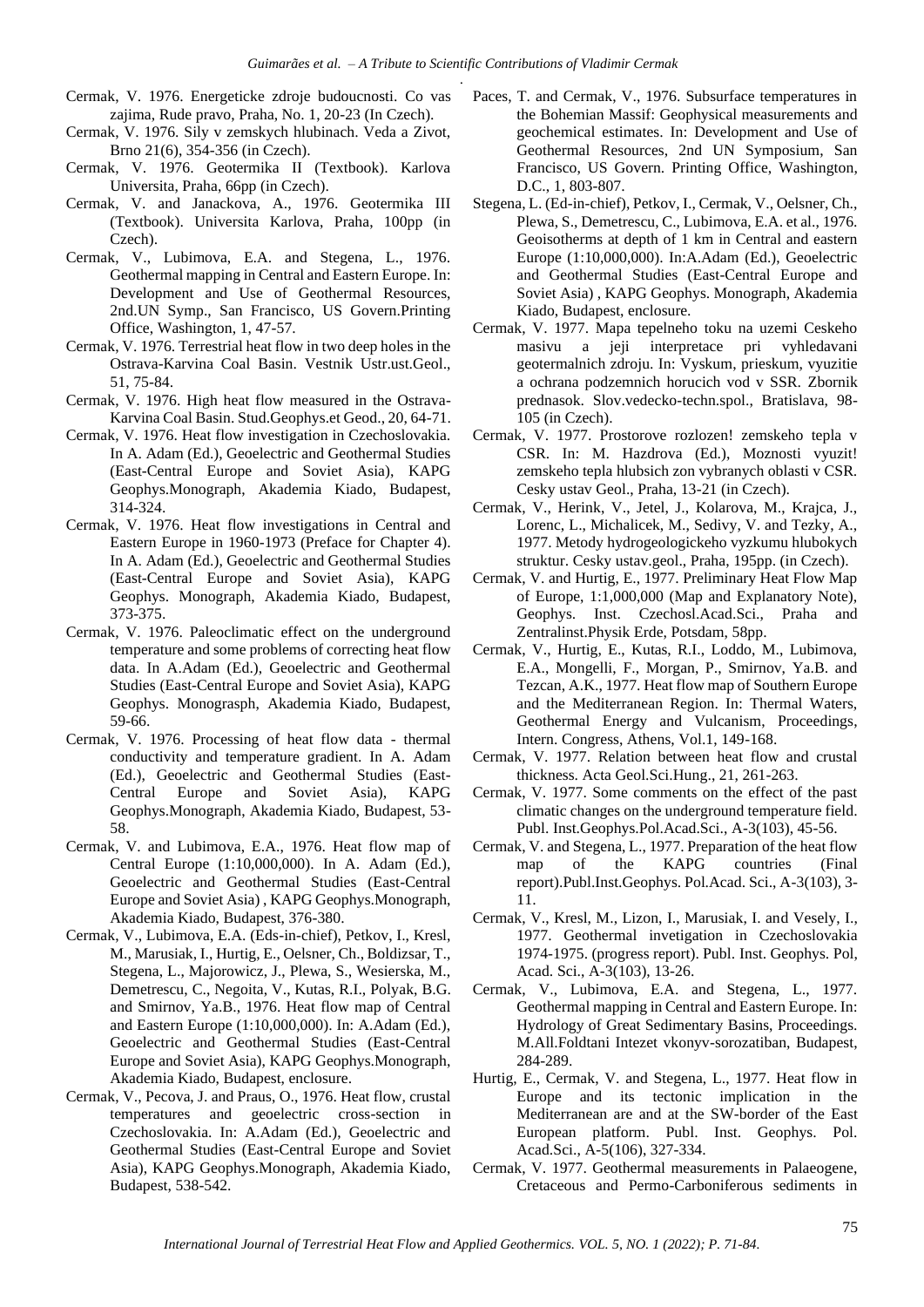northern Bohemia. Geophys.J.Roy.Astron.Soc., 48. 537-541.

- Cermak, V. 1977. Geothermal models of the Bohemian Massif (Variscian) and the Western Carpathians (Alpine) and their mutual relation. Tectonophysics, 41, 127-137.
- Cermak, V. 1977. Heat flow map of the Bohemian Massif. J. Geophys., 42, 455-488.
- Cermak, V. 1977. Heat flow measured in five holes in Eastern and Central Slovakia. Earth Planet. Sci. Letts., 34, 67- 70.
- Cermak, V. and Hurtig, E., 1977. Heat flow map of Central and Eastern Europe (revised version). Stud. Geophys. Geod., 21, 394-397.
- Cermak, V., Vankova, V., Matolin, M. and Bartosek, J., 1977. Heat production data from airborne and laboratory measurements of gamma-ray activity of rocks. Stud.Geophys.et Geod., 21, 70-80.
- Cermak, V. 1977. Teplovoy potok i raspredeleniye hlubinnikh temperatur v Centralnoy i Vostochnoy Evrope i ikh geodynamicheskoye prolozheniye. In: N.A.Florentsov N.A.Logachev (Red.), Rol riftogeneza geologicheskoy istorii Zemli. Izd. Nauka, Sib.otd., Novosibirsk, 169-172 (in Russian).
- Cermak, V., Hurtig, E. and Stegena, L., 1977. Geotermicheskiy rezhim zemnoy kori na territoriyakh Centralnoy i Vostochnoy Evropi. In: Izucheniye litosferi Zemli, Proceedings, KAPG Symposium, Kishinev, Soviet Geophys. Committee, Moscow.
- Kutas., R.I., Plewa, P., Cermak, V. and Stegena, L., 1977. Teplovoye polye Karpatskogo regiona i ego tektonicheskaya interpretaciya (Abstract). In: Materiali XI. Kongresa Karpatsko-Balkanskoy Geologicheskoy Associaciyi. Naukova Dumka, Kiev, 439 (in Russian).
- Cermak, V. and Zeman, J., 1978. Vyuziti umelych druzic v geofyzice a geologii. Geologicky pruzkum, 20, 161- 162 (in Czech).
- Cermak, V., Kutas, R.I., Sollogub, V, B. and Chekunov, A.V., 1978. Correlation of heat flow and crustal thickness on the territory of the Carpatho-Balkan region. Abstracts, KAPG Meeting, Sopron.
- Cermak, V. 1978. First heat flow map of Czechoslovakia. Trav.Inst. Geophys. Tchecosl.Acad.Sci., No.461, Geofysikaln sbornk 1976. Academia, Praha, 245-261.
- Cermak, V. 1978. The map of heat flow in Europe and its role in the preliminery evaluation of the sources of geothermal energy. In: Ch. Svensson and A.A. Larson (Eds.), Nordic Symposium on Geothermal Energy, Univ. of Goteborg Goteborg, 52-57.
- Hurtig, E. and Cermak, V., 1978. Mapping of the heat flow pattern in Europe. Rev.Roum.Geol., Geophys., Geogr., Ser.Geophys., 22, 73-82.
- Cermak, V. and Hurtig, E., 1978. The preliminary heat flow map of Europe and some of its tectonic and geophysical implications. Pageoph, 117, 92-103.
- Cermak, V. 1979. Interpretace mapy tepelneho toku v Evrope: Vztah tlousky zemske kury a povrchove geotermicke aktivity. In: Vyzkum hlubinne geologicke stavby v Ceskoslovensku, Sbornik referatu, Loucna; Geofyzika, Brno, 107-112 (in Czech).
- Cermak, V. 1979. Energie zemskych hlubin. Kvety, 29(19), 14-18 (In Czech).
- Cermak, V. 1979. Zatopime si zemskym teplem? Technicky magazin T79, 22(9), 8-11 (in Czech).
- Cermak, V. 1979. Tepelny tok v CSR. In: T.Paces (Ed.), Moznosti vyuziti zemskeho tepla suchych hornin v CSR. Zprava za rok 1979. Ustr.ustav Geol., Praha, 12- 16 (in Czech).
- Cermak, V., Safanda, J. and Halada, S., 1979. Hloubky teplot pro energeticke vyuzit! v CSR. In: T. Paces (Ed.), Moznosti vyuzit! zemskeho tepla suchych hornin v CSR. Zprava za rok 1979. Ustr.ustav Geol., Praha, 16- 22 (in Czech).
- Cermak, V. and Smithson, S.B., 1979. Heat flow and crustal thickness in Europe (Abstract). EOS, Trans. Am. Geophys. Un., 60, 946.
- Cermak, V. and Rybach, L. (Eds.) 1979. Terrestrial heat flow in Europe Springer Varlag, Berlin, Heidelberg and New York, 328pp. ISBM 3-540-09440-7
- Zahradnik, J. and Cermak. V., 1979. Two-dimensional correlation of geophysical data applied to the heat flow earth's crust thickness patterns in Czechoslovakia. Stud. Geophys. et Geod., 23, 251-262.
- Cermak, V. 1979. Geothermal studies and heat flow map of Czechoslovakia. In: Geodynamic Investigation in Czechoslovakia, Final Report, Veda Bratislava, 129- 132.
- Cermak, V. 1979. Heat Flow map of Europe. In: Geodynamic Investigations in Czechoslovakia, Final Report. Veda, Bratislava, 85-89.
- Cermak, V. 1979. Heat flow map of Europe. In: V. Cermak and L. Rybach (Eds.), Terrestrial Heat Flow in Europe. Springer Verlag, Berlin, Heidelberg and New York, 3- 40.
- Cermak, V. 1979. Review of heat flow measurements in Czechoslovakia. In: V.Cermak and L. Rybach (Eds.), Terrestrial Heat Flow in Europe, Springer Verlag, Berlin, Heidelberg and New York, 152-160.
- Cermak, V. and Hurtig E. (Eds.), 1979. Heat flow map of Europe, 1: 5,000,000. In: V. Cermak and L. Rybach (Eds.), Terrestrial Heat Flow in Europe. Springer Verlag, Berlin, Heidelberg and New York, colour enclosure.
- Cermak, V. and Rybach, L., 1979. Terrestrial heat flow in Europe (Preface). In: V. Cermak and L. Rybach (Eds.), Terrestrial Heat Flow in Europe. Springer Varlag, Berlin, Heidelberg and New York, v-vi.
- Chapman, D.S., Pollack, H.N. and Cermak, V., 1979. Global heat flow with special reference to the region of Europe. In: V.Cermak and L.Rybach (Eds.), Terrestrial Heat Flow in Europe. Springer Verlag, Berlin, Heidelberg and New York, 41-48.
- Cermak, V. 1980. Geotermicky vyzkum v Ceskoslovensku. In: Sbornk 7. celostatni konference geofyziku, Gottwaldov, 5, 19-24 (in Czech).
- Cermak, V. 1980. Mapa tepelneho toku v Evrope: poznamky k jei interpretaci, odvozena mapa hlubinnych teplot, tepelneho toku na rozhrani kura-plast a mapa tlousky litosfery. In: Sbornk 7. celostatni konference geofyziku Gottwaldov, 6, 47-53 (in Czech).
- Cermak, V. and Zahradnik, J., 1980. Korelacn! vztah tepelneho toku a tlousky zemske kury na uzem! Ceskoslovenska. In: Vyzkum hlubinne geologicke stavby Ceskoslovenska, Seminar Liblice, Geofyzika, Brno, 159-166.
- Cermak, V. 1980. Tok zemskeho tepla v Ceskoslovensku. In: R. Kvet (Ed.), Planetarni ekvidistancn! poruchove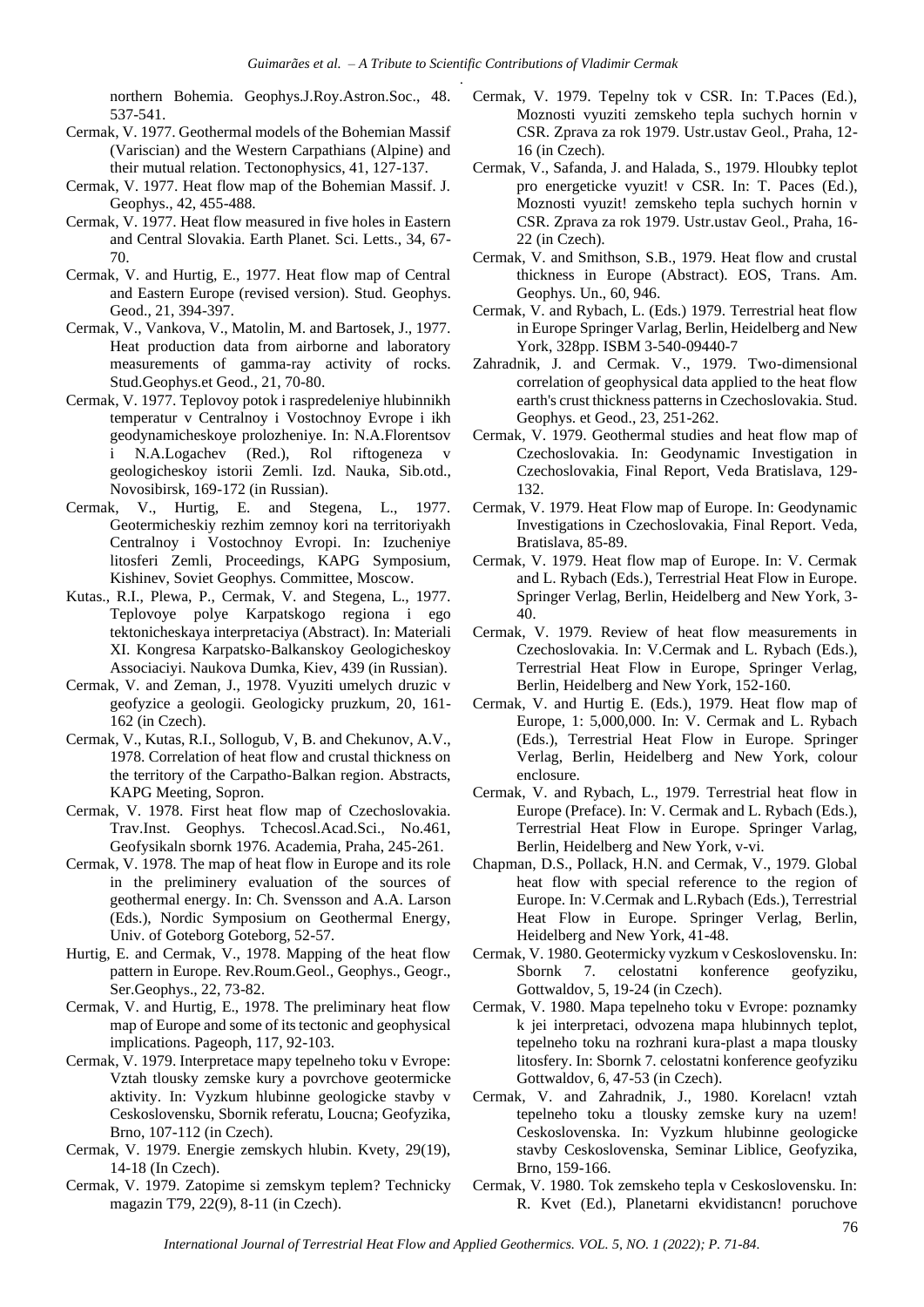systemy, puklilinove zony a tektonika fundamentu. Studia geographica, Brno, 70, 112-117 (in Czech).

- Cermak, V. 1980. Heat flow crustal thickness relation: Some remarks to the problem on example of Europe. In: Programme and Abstracts, EGS-ESC, Budapest, 89.
- Cermak, V. 1980. Heat flow field in the Eastern Mediterranean and the Black Sea. In: Programme and Abstracts, EGS-ESC, Budapest, 121.
- Cermak, V. 1980. Mantle heat flow in Europe. In: Programme and Abstracts, EGS-ESC, Budapest, 107.
- Cermak, V. and Zahradnik, J., 1980. Two-dimensional correlation of heat flow and crustal thickness in Europe. In: Programme and Abstracts, EGS-ESC, Budapest, 108.
- Cermak, V., Jetel, J. and Paces, T., 1980. Subsurface temperature maps of Western Czechoslovakia and their use for the regional assessment of the geothermal potential. In: Programme and Abstracts, EGS-ESC, Budapest, 116.
- Cermak, V. 1980. Moho heat flow and its distribution in Europe (Abstract). In: Geoelektrische und Geothermische Modelle fuer inhomogene Medien and Anwendung in Suche, Erkundung und Geotektonik, KAPG Symposium, Dresden. Geod.Geophys.Veroef., Berlin, Reihe III, Heft 47, 161.
- Zatopek, A., Zounkova, M., Beranek, B., Cermak, V., Dudek, A., Fusan, O., Praus, O., Petr, V. and Pecova, J., 1980. Struktura zemnoy kori Zapadnikh Karpat. In: V.B.Sollogub, A.Guterch and D.Prosen (Eds.), Struktura zemnoy kori Centralnoy i Voistochnoy Evropi po dannim geofizicheskikh issledovaniy. Naukova Dumka, Kiev, 84-89 (in Russian).
- Cermak, V. 1981. Rozlozen! tepelneho toku na rozhrani kuraplast na uzem! Evropy. In: Vyzkum hlubinne stavby v Ceskoslovensku (Odborny seminar, Loucna ).Geofyzika, Brno, 65-78.
- Cermak, V. and Safanda, J., 1980. Vyznam mapy tepelneho toku pri vyhledavani zdroju geotermaln! energie v CSR. In: Vyzkum hlubinne geologicke stavby v Ceskoslovensku (Odborny seminář, Loucna). Geofyzika, Brno 91-98 (in Czech).
- Cermak, V., Halada, S., Jetel, J., Kopecky, L. and Paces, T., 1981. Geotermalni zdroje v CSR. Geologicky pruzkum, 23, 12-15 (In Czech).
- Cermak, V. 1981. Mapa tepelneho toku a prostorove rozlozeni zemskrho tepla v CSR. In: M. Hazdrova, V. Cermak, J. Juranek, F. Jurza, M. Matolin, T. Paces and J. Spicka (Eds), Geotermální energie a jej! vyuziti. Ustr.ust. geol, Praha, Academia, 40-49 (in Czech).
- Cermak, V. 1981. Geothermal model of the lithosphere and the regional patterns of the lithosphere thickness on the territories of Europe, the United States of America and Northern Asia In: Abstracts, 21st IASPEI Gen. Assembly, London. Univ. Western Ontario, London, B5.26.
- Cermak, V., Lubimova, E.A., Oelsner, Ch. and Stegena, L., 1981. Geothermal research activity in Central and Eastern Europe. Ann. Univ. Sci. Bud.R. Eotvos, Sec.Geol., 23, 45-65.
- Cermak, V. 1981. Heat flow investigations in Czechoslovakia. In: A.Zatopek (Ed.), Geophysical Syntheses in Czechoslovakia, Veda, Bratislava, 427-439.
- Cermak, V. 1981. Heat flow map of Czechoslovakia. In: A.Zatopek (Ed.), Geophysical Syntheses in Czechoslovakia, Veda, Bratislava, 441-448.
- Cermak, V. 1982. Dary zhave Zeme. Kvety, 32(21), 30-35 (in Czech).
- Paces, T., Cermak, V., Hazdrova, M., Jetel, J., Juranek, J., Pokorny, L., Venhodova, D. and Tomsek, S., 1983. Moznosti vyuzit! zemskeho tepla suchych hornin v CSR. Open file report, Ustr.ustav Geol., Praha, 35 pp. (In Czech).
- Cermak, V. 1982. Heat flow map of the Mediterranean. In: Abstracts, Conf.Evolution of Extensional Basins. Veszprem, Hungary, June 20-26, p.59.
- Cermak, V. 1982. Crustal temperature and mantle heat flow in Europe. Tectonophysics, 83, 123-142.
- Cermak, V. 1982. Regional pattern of the lithosphere thickness in Europe. In: V.Cermak and R.Haenel (Eds.), Geothermics and Geothermal Energy. Schweizerbart'sche Verlagsbuchhandlung, Stuttgart, 1- 10.
- Cermak, V. and Haenel, R. (Eds.), Geothermics and Geothermal Energy. Schweizerbart'sche Verlagsbuchhandlung, Stuttgart, 299pp.
- Cermak, V. and Haenel, R., 1982. Preface. In: V.Cermak and R.Haenel (Eds.), Geothermics and Geothermal Energy. Schweizerbart'sche Verlagsbuchhandlung, Stuttgart, p.vii-viii.
- Cermak, V. and Rybach, L., 1982. Thermal properties: Thermal conductivity and specific heat of minerals and rocks. In: G.Angeneister (Ed.), Landolt-B"rnstein Zahlenwerte and Funktionen aus Naturwissenschaften und Technik, Neue Serie, Physikalische Eigenschaften der Gesteine. Springer Verlag, Berlin, Heidelberg and New York, V/1a, 305-343.
- Cermak, V. and Safanda, J., 1982. Subsurface temeperature distribution in Western Czechoslovakia and its mapping for appraising the exploitable sources of geothermal energy. In: V. Cermak and R.Haenel (Eds.), Geothermics and Geothermal Energy. Schweizerbart'sche Verlagsbuchhandlung, Stuttgart, 265-270.
- Cermak, V. and Zahradnik, J., 1982. Two-dimensional correlation of heat flow and crustal thickness in Europe. In: V.Cermak and R.Haenel (Eds.), Geothermics and Geothermal Energy. Schweizerbart'sche Verlagsbuchhandlung, Stuttgart, 17-25.
- Rybach, L. and Cermak, V., 1982. Radioactive heat generation in rocks. In: G.Angenheister (Ed.), Landolt-B"rnstein Zahlenwerte and Funktionen aus Naturwissenschaften und Technik, Neue Serie, Physikalische Eigenschaften der Gesteine. Springer Verlag, Berlin, Heidelberg and New York, V/1a, 353-371.
- Cermak, V. 1982. Book reviews: Geothermie Eine Einfuhrung in die allgemeine und angewandte Waermwlwhre des Erdkoerpers, by G.Buntebarth. Tectonophysics, 88, 189-190.
- Cermak, V. and Rybach, L. (Eds.), 1982. Teplovoye Pole Zemli, Izd. Mir, Moskva, 376pp (in Russian, translated from English "Terrestrial Heat Flow in Europe", Springer Verlag, 1979).
- Cermak, V. 1982. Geotermicheskaya model litosferi i karta moshnosti litosferi na teritoriyi SSSR. Izv.AN SSSR, Fizika Zemli no.1, 25-38 (in Russian).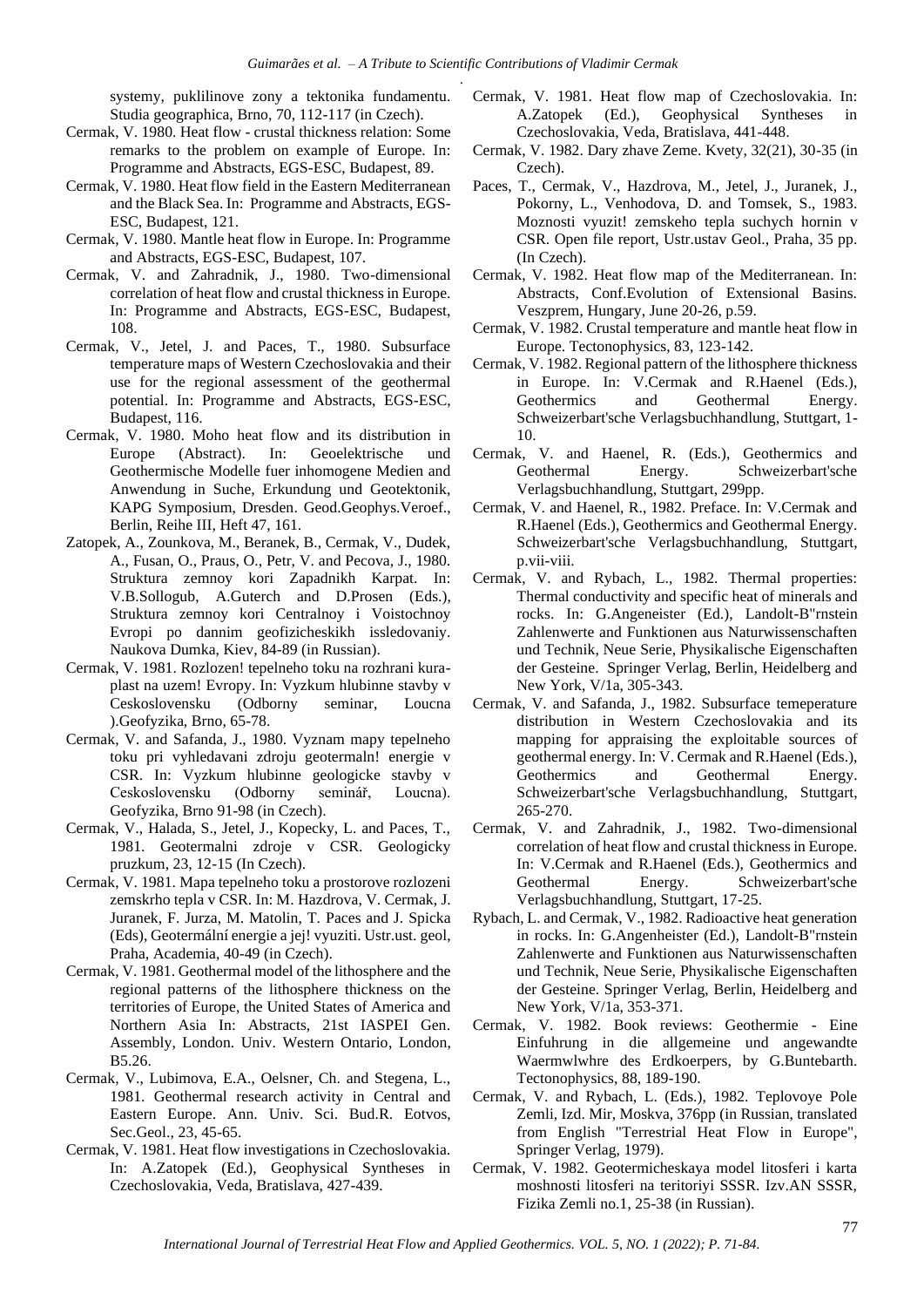- Polyak, B.G., Prasolov, E.M. and Cermak, V., 1982. Mantiyniy geliy v yuvenilnikh fluidakh i priroda geotermicheskoy anomaliyi Rudnikh gor (CSSR). Dokl.AN SSSR., 263, 701-705 (in Russian).
- Cermak, V. 1983. Studium zemskeho tepelneho toku. Cs.cas.fyz [A], 33, 461-470 (in Czech).
- Cermak, V. 1983. 30 hesel z oboru geotermiky a stavby Zeme. In: J.Svoboda (Ed.), Encyklopedicky slovnik geologickych ved. Academia, Praha (In Czech).
- Cermak, V. 1983. Regional pattern of the lithospheric thickness derived from the surface heat flow distribution. In: IASPEI Programme and Abstracts, 18th IUGG General Assembly, Hamburg, p.119.
- Cermak, V. and Bodmer, Ph., 1983. Standards in Geothermics - Heat flow density. In: IASPEI Programme and Abstracts, 18th IUGG General Assembly, Hamburg, p.24.
- Cermak, V. and Haenel, R., 1983. Standard in geothermics Paleotemperatures. In: IASPEI Programe and Abstracts, 18th IUGG General Assembly, Hamburg, p.25.
- Cermak, V., Jetel, J., Kubik, J., Safanda, J. and Venhodova, D., 1983. Heat flow density pattern in Czechoslovakia: its geophysical interpretation and the hydrogeological assessments of the possible water circulation effect in the sedimentary basins. In: Interdisciplinary Symposia, Abstracts, 18th IUGG General assembly, Hamburg, 1, 491.
- Haenel, R. and Cermak, V., 1983. Standards in Geothermics. In: IASPEI Programme and Abstracts, 18th IUGG General Assembly, Hamburg, p.21.
- Cermak, V. 1983. The construction of heat flow density maps. Zbl.Geol.Pal"ont., Teil 1, Heft 1/2, 57-69.
- Cermak, V., Kresl, M., Napoles, M., Tenreyro, R., Valdes, J. and Torres, L., 1983. Mediciones profundas de temperature en Cuba Occidental y Central. Ser.Geologica (Cuba), Publ.Tec.Centro Inv. Geol., Habana, No. 2, 93-109.
- Cermak, V. 1984. Geotermicke modely zemske kury, jejich klasifikace a tektonicke, prirazemi. In: M.Mahel (Ed.), Zemska kora a jej vztah k nerostnym surovinam. Geol. ustav D. Stura, Bratislava, 129-136 (in Czech).
- Cermak, V. 1984. Mapa izolinii tepelneho toku Ceskeho masivu. In: M.Bl!zkovsky et al. Prehledna mapa geofyzikalnich struktur Ceskeho masivu; J.Vacek (Ed.in Chief), Prehledne prognozn! ocenen! rudonosnosti Ceskeho masivu. Ustr.ustav Geol., Praha.
- Cermak, V. 1984. Poznamky k moznosti vyuzit! mapy tepelneho toku pri lokalizaci vyznamnych poruchovych linii. In: R.Kvet (Ed.), Planetarni ekvidistancni poruchove systemy a tektonika fundamentu. Stud.geographica, 87, 71-72.
- Cermak, V. 1984. Vyuziti vysledku hlubinneho seismickeho sondovani pri konstrukci geotermickych modelu a pri interpretaci geotermickych dat. In: Vyzkum hlubinne geologicke stavby v Ceskoslovensku (Odborny seminář, Loucna), Geofyzika, Brno, 93-100 (in Czech).
- Cermak, V. 1984. Vyznam mapy tepelneho toku pri prognoznim vyhledavani lozisek geotermaln! energie. In: M.Mahel (Ed.), Zemska kora a jej vztah k nerostnym surovinam. Geol. ustav D.Stura, Bratislava, 123-127 (in Czech).
- Cermak, V. 1984. Geotermicky vyzkum v Ceskoslovensku. In: M. Blzkovsky (Ed.), Geofyzikalni model litosfery (Etap. zprava ukolu OFTR-G 82-160), GFU CSAV Praha a Geofyzika, Brno, 51-81 (in Czech).
- Cermak, V. 1984. Heat flow and the deep structure in Europe. Proceedings 27th Int. Geol. Congr., Moscow, VNU Sci.Press, Utrecht, 8, 105-154.
- Cermak, V. 1984. Heat flow map of Europe. Brief summary of the geophysical implications. Trav.Inst.Geophys. Acad. Tchecosl. Sci. No.562, Geofysikalni! sbornik 1981, Academia, Praha, 29, 295-314.
- Cermak, V. 1984. Regional distribution of heat flow field in Europe; derived deep temperature and Moho heat flow patterns. In: G.Bunteberth (Ed.), Sitzungsbericht der 14.Sitzung der FKPE-Arbeitsgruppe, Bad Honnef, TU Clausthal-Zellerfeld.
- Cermak, V. 1984. Terrestrial heat flow in Europe and general features of its regional distribution. Trav. Inst. Geophys. Acad. Tchecosl.Sci., No.563, Geofysikalni sbornik 1981, Academia, Praha, 29, 315-324.
- Cermak, V. 1984. Some comments on the heat flow density pattern in Europe and its interpretation. Acta geod.geophys.mont.Hung. 19(1-2), 53-56.
- Cermak, V., Kresl, M., Safanda, J., Napoles-Pruna, M., Tenreyro-Perez, R., Torres-Paz, L.M. and Valdas, J.J., 1984. First heat flow density measurements in Cuba. In: V.Cermak, L.Rybach and D.S.Chapman (Eds.): Terrestrial Heat Flow Studies and the Structure of the Lithosphere, Tectonophysics, 103, 283-296.
- Cermak, V. 1984. Teplovyj potok i glubinnoye stroyenye Evropi. In: Materiali 27ogo Mezhdunarodnogo Geologicheskogo Kongresa, Tom 8, Geofizika, C.08. Moskva, 94-110 (in Russian).
- Cermak, V. 1985. Teplotni pole kontinentalni kury. In: Sbornik referatu 8. celostatni konference geofyziku, Ceske Budejovice, Vol.86, 20-25.
- Cermak, V. and Lastovickova, M., 1985. Temperature profiles in the Earth of importance to deep conductivity models. Abstracts IAGA/IAMAP, 5th General Assembly, Praha, Vol. 2, 388.
- Cermak, V. and Rybach, L., 1985. Crustal distribution of heat production deduced from seismic velocity-versusdepth data. Proceedings, 23rd IASPEI General Assembly, Tokyo, 1, 320.
- Cermak, V. and Bodri, L., 1985. Two-dimensional deep temperature distribution along five East European geotraverses. Proceedings, 23rd IASPEI Assembly, Tokyo, 1, 322.
- Cermak, V. Bodri, L. and Safanda, J., 1985. Crustal temperatures along five East European geotraverses. Terra Cognita, 5, 396.
- Cermak, V. and Jetel, J., 1985. Heat flow and groundwater movement in the Bohemian Cretaceous Basin (Czechoslovakia). J. Geodynamics, 4, 285-303.
- Polyak, B.G., Prasolov, E.M., Cermak, V.and Verkhovsky, A.B., 1985. Isotopic composition of noble gases in geothermal fluids of the Kruçne Hory Mts., Czechoslovakia, and the nature of the local geothermal anomaly. Geochimica et Cosmochimica Acta, 49, 695- 699.
- Cermak, V. 1986. Geotermicke modelovani zemske kury s vyuzitim udaju hlubinneho seismickeho sondovani. In: Vyzkum hlubinne geologicke stavby Ceskoslovenska.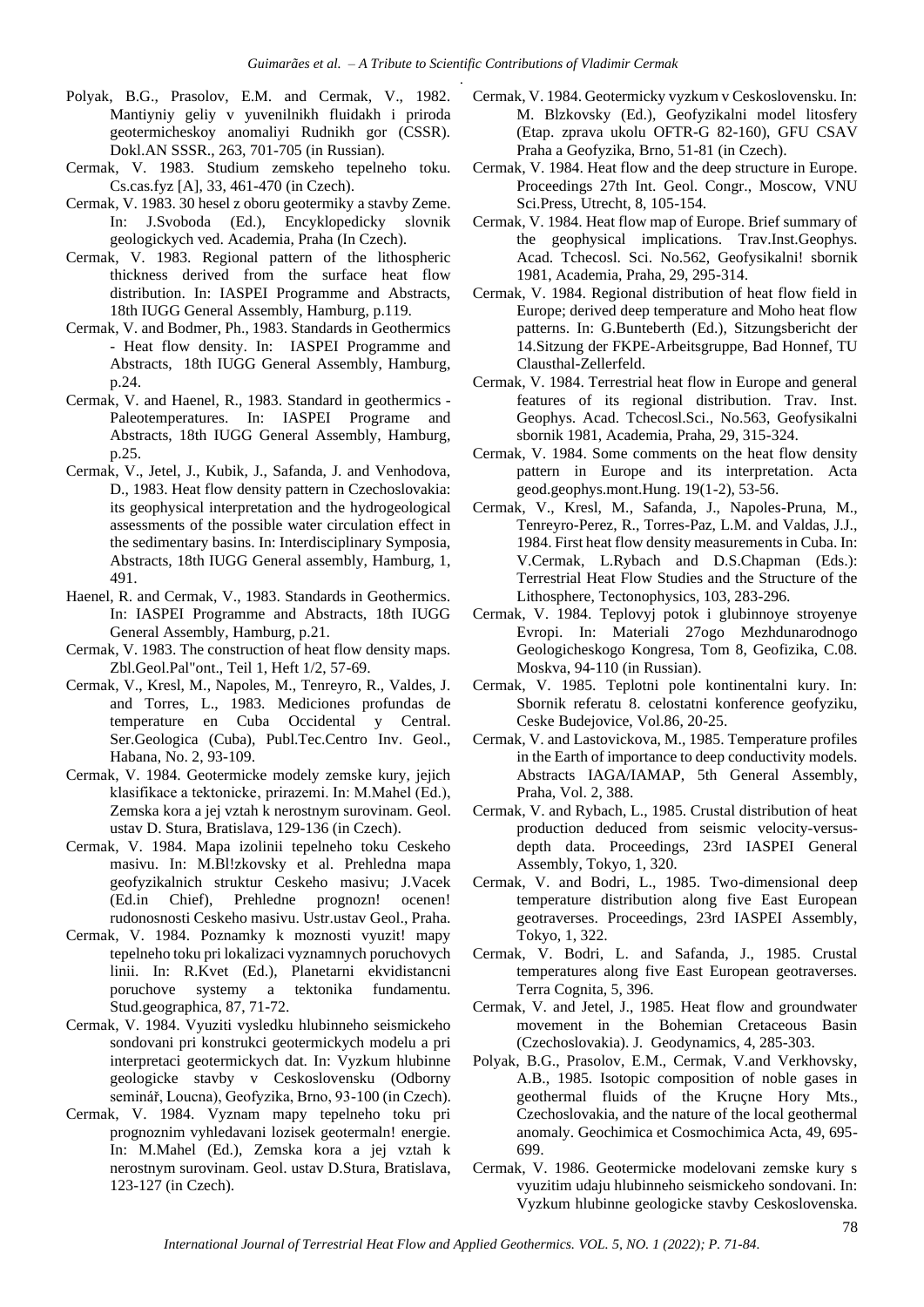Sbornik referatu, Loucna. Geofyzika, Brno, 31-40 (in Czech).

- Cermak, V. 1986. Geotermicky model zemske kury na uzemi stredn! a vychodni Evropy. In: M. Bizkovsky (Ed.), Geofyzikalni model litosfery, Zaverecna zprava OFTR-CGU 82-160. Geofyzika, Brno, 271-291 (in Czech).
- Bucha, V., Blizkovsky, M., Burda, M., Cermak, V., Praus, O., Schenk, V., Kropacek, V. and Vyskocil, V., 1985. Geofyzikalni modely litosfery a spoluprace mezi geologickymi a geofyzikalnimi pracovisti. Geol. pruzkum, 27, No. 12.
- Rybach, L. and Cermak, V., 1986. The vertical distribution of heat production in the continental lithosphere. EOS, Trans. Am.Geophys. Union, 67, 386.
- Cermak, V. and Bodri, L., 1986. Two-dimensional temperature modelling along five east European geotraverses. In: V. Cermak (Ed.), Geophysical Fields, Their Nature and Geological Interpretation. J. of Geodynamics, 5, 133-163.
- Kubik, J. and Cermak V., 1986. Heat flow in the Upper Silesian Coal Basin: re-evaluation of data with special attention to the lithology. Stud.Geophys. et Geod., 30, 376-385.
- Cermak, V. and Bodri, L., 1986. Temperature structure of the lithosphere based on 2-D temperature modelling applied to Central and Eastern Europe. In: J. Burrus (Ed.), Thermal Modelling in Sedimentary Basins. Collection Colloques et Seminaries 44, Ed. Technip., Paris, pp. 7-31.
- Cermak, V. 1986. Introduction. In: V.Cermak (Ed.), Geological Fields, Their Nature and Geological Interpretation. J. of Geodynamics, 5, 111-112.
- Cermak, V. 1986. Book review on "Geophysics of Geothermal Areas" by G.V.Keller and A.Rapolla. J.Volcanol.Geothermal Res., 28, 193-195.
- Bodri, L. and Cermak, V., 1987. Computer calculated trend analysis of heat flow field applied to Central Europe, Part I.: Polynomial representation. In: Abstract, Inter. Symposium on Terrestrial Heat Flow and Lithosphere Structure, Bechyne, Czechoslovakia, p. 62.
- Cermak, V. 1987. Heat flow in two sedimentary basins in Czechoslovakia: re-evaluation of data with special attention to hydrogeology and lithology. In: Abstracts IUGG General Assembly, Vancouver, B.C., U8-17, 77.
- Cermak, V. and Bodri, L., 1987. On the vertical distribution of K, Th and U in the continental lower crust inferred from combined heat flow, seismological and geochemical data. In: Abstracts, IUGG General Assembly, Vancouver, B.C., U7-27. 66.
- Cermak, V. and Lastovickova, M., 1987. Temperature bounds of electrical conductivity (dry) in the lower crust. In: Abstracts, IUGG General Assembly, Vancouver, B.C., GA 1.4, 445.
- Cermak, V., Kresl, M., Safanda, J., Napoles-Pruna, M., Tenreyro-Peres, R. and Barcelo-Carol, G., 1987. Review of heat flow measurements in Cuba. In: Abstract, Inter. Symposium on Terrestrial Heat Flow and Lithosphere Structure, Bechyne, Czechoslovakia, p. 63.
- Cermak, V., Safanda J. and Guterch, A., 1987. Deep temperature distribution along three profiles crossing the Teisseyre-Tornquisst tectonic zone in Poland. In: Abstract, Inter. Symposium on Terrestrial Heat Flow

and Lithosphere Structure, Bechyne, Czechoslovakia, p. 64.

- Cermak, V., Safanda, J., Kubk, J., Kresl, M., Kubala, P., Vankova, V., Janci, J., Kral, M., Lizon, I. and Venhodova, D., 1987. Terrestrial heat flow in Czechoslovakia - comprehensive review. In: Abstract, Inter. Symposium on Terrestrial Heat Flow and Lithosphere Structure, Bechyne, Czechoslovakia, p. 65.
- Rybach, L. and Cermak, V., 1987. Heat production and a petrological model of the continental crust. In: Abstract, Inter. Symposium of terrestrical Heat Flow and Lithosphere Structure, Bechyne, Czechoslovakia, p. 47.
- Cermak, V. 1987. Heat flow investigations in Europe: Data compilation, heat flow map and its interpretation. Rev. Brasileira Geofisica, 5, 173-188.
- Cermak, V. and Lastovickova, M., 1987. Temperature profiles in the Earth of importance to deep electrical conductivity models. Pageoph. 125, 255-284.
- Rybach, L. and Cermak, V., 1987. The depth dependence of heat production in the continental lithosphere, derived from seismic velocities. Geophys. Res. Lett., 14, 311- 313.
- Cermak, V. 1987. Book reviews: Geothermal energy: The potential in the United Kingdom, by R.A.Downing and D.A.Gray. J.Hydrology, 94, 396-397.
- Cermak, V. and Bodri, L., 1987. Kozepes Kelet-Europa geotermikus modellje. Magyar Geofizika, 28, 153-189 (in Hungarian).
- Safanda, J., Cermak V. and Bodri, L., 1987. Metodi razchota glubinnogo raspredeleniya temperaturi. In: V. A. Magnickij, V. B. Sollogub i V. I. Starostenko (Red.): Izucheniye litosferi geofizicheskimi metodami (elektromagnitniye metodi, geotermiya i kompleksnaya interpretaciya). Kiev, Naukova Dumka, 102-124 (in Russian).
- Cermak, V., Beck, A.E. and Hamza, V.M., 1987. International Meeting o Geothetmics and and Geothermal Energy-Guaruja, Brazil (Opening address).
- Cermak, V. 1988. Nove vysledky ziskane pri korelaci tepelneho toku s mocnosti zemske kury na uzem! Ceskoslovenska a v jeho nejblizsim okoli. In: Vyzkum hlubinne geologicke stavby Ceskoslovenska, Seminar Smolenice, Sbornk referatu, Brno, 126-133.
- Cermak, V. 1988. Distribution of deep electrical conductivity derived from heat flow measurements. In: Programme, Abstracts and Information, Intern. Workshop Deep Electromagnetic Exploration, Hydrabad, Dec. 19-21, p. I-1.
- Cermak, V. and Bodri, L., 1988. On the distribution of heat producing elements and the derived geothermal model of the continental crust. In: Abstracts, Inter. Symposium on Geothermal Energy, Kumamoto and Beppu, Japan, pp. 326-329.
- Cermak, V. and Haenel, R., 1988. Geothermal maps. In: R. Haenel, R. Rybach and L.Stegena (Eds.), Hanbook of Terrestrial Heat Flow Density Determination. Kluwer Academic Publishers. Dordrecht, Boston and London, 261-300.
- Beranek, B., Blizkovsky, M., Cermak, V., Hubner, M., Vyskocil, V., Novotny, L., Suk, M. and Safanda, J., 1988. Kompleksnaya interpretaciya geofizicheskikh dannikh v predelakh Cheskogo masiva. In: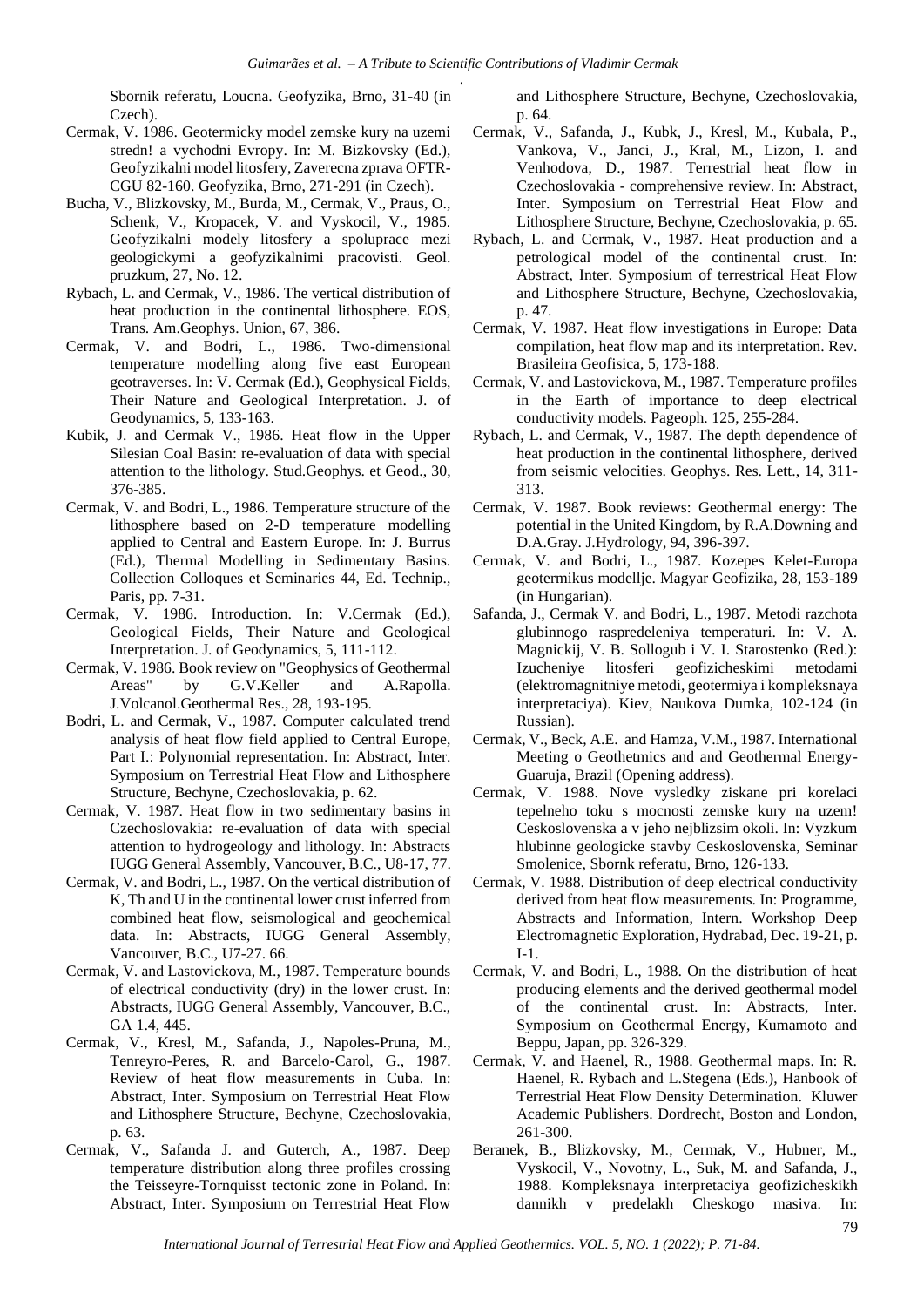V.B.Sollogub, A.V.Chekunov and I.V.Litvinenko (Red.), Litosfera Centralnoy i Vostochnoy Evropi: Geotraversi I, II i V. Kiev, Naukova Dumka, pp. 59-60, (in Russian).

- Beranek, B., Blizkovsky, M., Novotny, A., Suk, M., Burda, M., Cermak, V., Hubner, M., Praus, O., Vyskocil, V., Bielik, M., Fusan, O., Bodri, L. and Safanda, J., 1988. Kompleksnaya interpretaciya geofizicheskikh parametrov vdol chekhoslovackogo uchastka geotraversa V. In: V.B.Sollogub, A.V.Chekunov and I.V.Litvinenko (Red.), Litosfera Centralnoy i Vostochnoy Evropi: Geotraversi I, II i V. Kiev, Naukova Dumka, pp. 141-150 (in Russian).
- Bodri, L. and Cermak, V., 1988. Modelirovaniye geotermicheskikh poley. In: Magnickiy, V.A., Sollogub, V.B. and Grachev, A.F. (Red.), Litosfera Centralnoy i Vostochnoy Evropi: Geodynamika. Kiev, Naukova Dumka, pp. 59-71 (in Russian).
- Cermak, V., Bodri, L. and Safanda, J., 1988. Raspredeleniye glubinnikh temperatur vdol juzhnoy chasti geotraversa I. In: V.G.Sollogub, A.V.Chekunov and I.V.Litvinenko (Red.), Litosfera Centralnoy i Vostochnoy Evropi: Geotraversi I, II i V. Kiev Naukova Dumka, pp. 54-59 (in Russian).
- Bankwitz, P., Cermak, V., Hurtig, E., Jakes, P. and Tomek, C., 1989. Joint Czechoslovakia-German Democratic Republic Geotransect: Variscan and Carpathian Lithosphere studies. In: Abstracts, 28th. Intern.Geological Congress, Washington, D.C., July 9- 19, 1989, Vol.1, 82-83.
- Cermak, V. 1989. Heat flow, regional geophysics and lithosphere structure in Czechoslovakia and adjacent part of Central Europe. In: Abstracts, 25th General Assembly of the IASPEI, Istanbul, Turkey, August 1989, p.656.
- Cermak, V. and Bodri, L., 1989. How deep can be extrapolated the relationship between near surface heat generation and heat flow? In: Abstracts, 25th General Assembly of the IASPEI, Istanbul, Turkey, August 1989.
- Cermak, V. Bodri, L. and Rybach, L., 1989. A geothermal model of the continental crust: crustal evolution and deep distribution of radiogenic heat generation. In: Abstracts, International Symposium on Thermal Evolution of Lithosphere and Processes in the Earth's Interior. Moscow, Sept. 1989.
- Beck, A.E. and Cermak, V., 1989. The International Heat Flow Commission. Geothermics, 18, 623-628.
- Cermak, V. and Rybach, L., 1989. Vertical distribution of heat production in the continental crust. In: S. Uyeda, D.S.Chapman and H.J.Zwart (Eds.), Thermal Aspects of Tectonics, Magnetism and Metamorphism, Tectonophysics, 159, 217-230.
- Cermak, V., Safanda, J. and Guterch, A., 1989. Deep temperature distribution along three profiles crossing the Teisseyre-Tornquist tectonic zone in Poland. In: V.Cermak, L.Rybach and E.R.Decker (Eds.), Heat Flow and Lithosphere Structure, Tectonophysics, 164, 151-163.
- Cermak, V. 1989. Crustal heat production and mantle heat flow. In: S. Uyeda, D.S.Chapman and H.J.Zwart (Eds.), Thermal Aspects of Tectonics, Magmatism and Metamorphism. Tectonophysics, 159, 195-215.
- Cermak, V. 1989. Heat flow in a sedimentary basin in Czechoslovakia: evaluation of data with special attention to hydrogeology. In: A.E.Beck, G.Garven and L.Stegena (Eds.), Hydrogeological Regimes and Their Subsurface Thermal Effects. Geophysical. Monogr. 47, IUGG Vol.2, pp.75-80.
- Cermak, V. and Bodri, L. 1989. On the vertical distribution of radiogenic heat production in the continental crust and the estimated heat flow. In: R.F.Mereu, S.Mueller and D.M.Fountain (Eds.), Properties and Processes of the Earth's Lower Crust. Geophys.Monogr. 51, IUGG Vol.6, pp. 235-242.
- Cermak, V. and Bodri L. 1989. A kontinentalis kereg radioaktivites nak melyseg belieloszl saes a Mohohoeram. Magyar Geofizika, 30, No.6, 201-213 (In Hungarian).
- Cermak, V. 1990. Zemsky tepelny tok a izotopicke slozeni helia. Cs.cas.Fyz. A40, 73-80 (In Czech).
- Cermak, V. 1990. A review of heat flow studies in Europe. In: B. Elishewitz (Ed.), Proceedings of the CCOP Heat Flow Workshop III, Bangkok, Nov. 17-19, 1988, pp.3- 26. CCOP Techn.Secr., Bangkok.
- Cermak, V., Bodri,L., Rybach, L. and Buntebarth, G. 1990. Relationship between seismic velocity and heat production: comparison of two sets of data and test of validity. Earth Planet Sci. Lett., 99, 48-57.
- Cermak, V., Kubik, J., Saikia, M.M. and Sitaram, M.V.D., 1990. Geothermal model of the Notrth Eastern region of India: its possibilities and limitations. J. Geol.Soc.India, 36, 5-11.
- Cermak, V., Balling, N., Bodri, L., Della Vedova, B., Safanda, J., Schulz, R. and Tanner, B., 1990. Heat flow along the EGT: an activity report. In: R.Freeman, P.Giese and St.Mueller (Eds.), The European Geotraverse: Integrative Studies, pp.387-399. European Science Foundation, Strasbourg.
- Cermak, V., Bodri, L. and Tanner, B., 1990. Deep crustal temperatures along the Central Segment of the EGT (Brief comments on techniques used and preliminary results). In: R. Freeman and St. Mueller (Eds.), Sixth EGT Workshop: Data Compilation and Synoptic Interpretation, pp.423-429. Commission of the European Communities, Strasbourg.
- Cermak, V. and Rybach, L. (Eds), 1991. Terrestrial Heat Flow and the Lithosphere Structure. Springer Verlag, Berlin, Heidelberg, New York, 507pp. ISBN 3-540-52404-5
- Cermak, V. and Bodri, L., 1991. A heat production model of the crust and upper mantle. Tectonophysics, 194, 307- 323.
- Cermak, V. Bodri, L. and Saikia, M.M., 1991. Geothermal and rheological implications of crustal earthquakes in North-eastern Regions of India (Assam). J. Geol. Soc. India, 38, 282-292.
- Cermak, V., Bodri, L., Schulz, R. and Tanner, B. 1991. Deep crustal temperatures along the Central Segment of the EGT. Tectonophysics, 195, 241-251.
- Cermak, V., Kresl, M., Safanda, J., Bodri, L., Napoles-Pruna, M. and Tenreyro-Perez, R., 1991. Terrestrial heat flow in Cuba. Phys.Earth Planet.Int., 65, 207-209.
- Cermak, V. Bodri, L. and Rybach, L. 1991. Radioactive heat production in the continental crust and its depth dependence. In: V. Cermak and L. Rybach (Eds.), Heat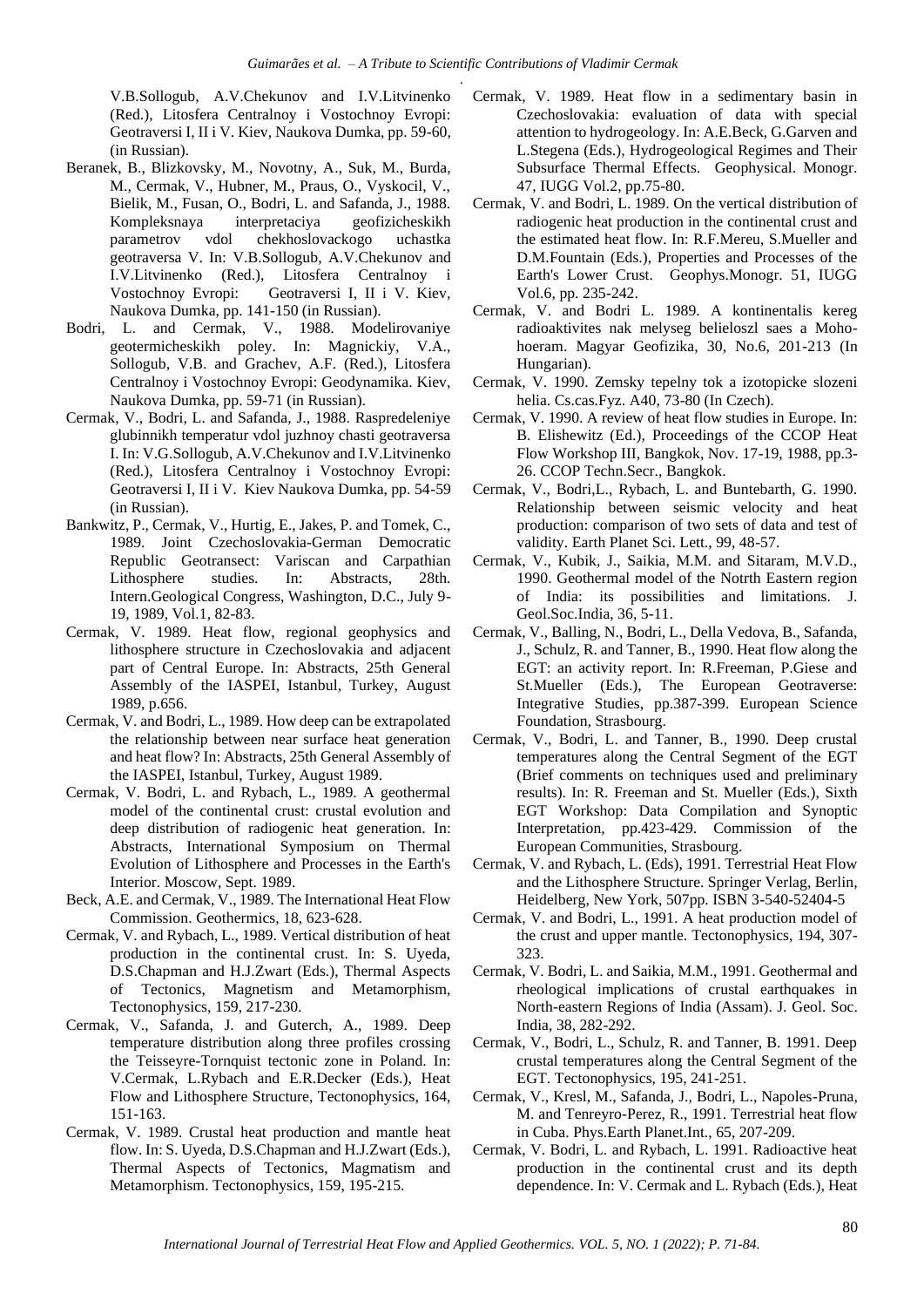Flow and the Lithosphere Structure. Springer Verlag, Berlin, Heidelberg and New York, pp. 23-69.

- Cermak, V., Kral, M., Kresl, M., Kubik, J. and Safanda, J., 1991. Heat flow, regional geophysics and lithosphere structure in Czechoslovakia and adjacent part of Central Europe. In: V. Cermak and L. Rybach (Eds.), Heat Flow and the Lithosphere Structure. Springer Verlag, Berlin, Heidelberg and New York, pp.133-165.
- Cermak, V., Kubik, J. and Nartikoev, V.N., 1992. Relationship between seismic velocity and radiogenic heat production: data from the SG-3 superdeep hole (Kola peninsula). In: G.Buntebarth (Ed.) Thermal Properties of Crustal Materials, 22.Sitzungsberichte der FKPE Arbeitsgruppe, Bad Honeff. TU Clausthal-Zellerfeld, pp.72-75.
- Cermak, V. and Bodri, L., 1992. Crustal thinning during rifting: a possible signature in radiogenic heat production. Tectonophysics, 209, 227-239.
- Cermak, V. Bodri, L. and Safanda, J., 1992. Recent climate change recorded in the underground: Evidence from Cuba. Global Planet. Change, 98: 219-223.
- Cermak, V. Bodri, L. and Safanda, J., 1992. Underground temperature fields and changing climate: evidence from Cuba. Global Planet.Change, 97, 325-337.
- Safanda, J., Kashubin, S. and Cermak, V., 1992. Temperature modelling along the Taratashskiy profile crossing the Ural Mountains. Stud. geoph. geod., 36: 349-357.
- Cermak, V. Balling, N., Della Vedova, B., Lucazeau, F., Pasquale, V., Pellis, G., Schulz, R. and Verdoya, M., 1992. Heat flow density. In: D.Blundell, R.Freeman and St.Mueller (Eds.), A Continent Revealed, The European Geotraverse: Atlas of Compiled Data. Million (sheet North and sheet South).
- Cermak, V., Kral M., Kubik, J., Safanda, J., Kresl, M., Kucerova, L., Janci, J., Lizon, I. and Marusiak, I., 1992. Subsurface temperature and heat flow density maps on the territory of Czechoslovakia. In: E. Hurtig, V. Cermak, R. Haenel and V.I.Zui (Eds.), Geothermal Atlas of Europe. Herman Haack, Geogr.-Kart. Anstalt, Gotha, pp.21-24.
- Hurtig, E., Cermak, V., Haenel, R. and Zui, V.I. (Eds.), 1992. Geothermal Atlas of Europe. Hermann Haack Verlagsgesellschaft mbH, Geographisch-Kartographische Anstalt, Gotha. Set of 36 maps and Explanatory Note, 156 pp.,
- Cermak, V. 1993. Geophysical research in Czech Republic. EOS, Trans Am. Geophys. Union, 74 (30): 337.
- Cermak, V. and Kucerova, L., 1993. Lithospheric thermal regimes in Europe: theoretical basis for preliminary evaluation of geothermal potential. In: Proceedings of the International Seminar on Environmental Protection by the Use of Geothermal Energy , Zakopane, Poland, 13-18.Sept.1993, 14pp., see also Warunki termiczne w litosferze Europy Srodkowej, Podstawy teoretyczne dla wstepnej oceny potencjalu geotermalnego. Technika Poszukiwan Geologicznych, Geosynoptyka i Geotermia, 32 (5-6), 133-150.
- Snieder R., Cermak, V. and Poupinet, G., 1993. The evolution of a continent, from kinematics to dynamics. Physics of the Earth and Planetary Interior, 79: 1-2. Also, in: Recent Advances in Geosciences, Elsevier, 1993.
- Cermak, V. 1993. Heat flow and the Teisseyre-Tornquist tectonic zone. Publ. Inst. Geophys. Pol.Acad.Sci., A-20 (255), 39-42.
- Cermak, V. 1993. Heat flow in the Urals. Europrobe News, Issue 2 (March 1993): 6.
- Bodri, L. and Cermak, V., 1993. Heat production in the continental crust, Part II: Variational approach. Tectonophysics, 225: 29-34.
- Cermak, V. 1993. Lithospheric thermal regimes in Europe. Physics of the Earth and Planetary Interior, 79: 179- 193. Also, in: Recent Advances in Geosciences, Elsevier, 1993.
- Cermak, V. 1993. Preface. In: V.Cermak (Ed.), Heat Flow and the Strucure of the Lithosphere, Tectonophysics 225: 1-  $\mathcal{L}$
- Cermak, V. and Bodri, L., 1993. Heat production in the continental crust, Part I: Data converted from seismic velocities and their attempted interpretation. Tectonophysics, 225: 15-28.
- Cermak, V., Balling, N., Kukkonen, I. and Zui, V.I., 1993. Heat flow in the Baltic shield: Results of the lithosphere geothermal modelling. Precambrian Geology, 64: 53- 65.
- Cermak, V., Kukkonen, I.T. and Safanda, J., 1993. Temperature logs in deep wells - A useful tool for past climatic reconstruction. Terra Nova, 5: 134-143.
- Kukkonen, I.T., Cermak, V. and Hurtig, E., 1993. Vertical variation of heat flow density in the continental crust. Terra Nova, 5: 389-398.
- Cermak, V. 1993. Foreword. In: V.Cermak (Guest Ed.), Special Issue of Stud.geoph. et geod., 37: 233.
- Safanda, J., Cermak, V., Pollack, H.N. and Chapman, D.S., 1994. Past millenium climate trend inferred from borehole temperatures: Examples from Central Europe and Russia. EOS, Fall Meeting AGU, San Francisco, p.76.
- Cermak, V. 1994. Climate change reconstructed from the present subsurface temperature field. In: R.Brazdil and M.Kol ý (Eds.), Contemporary Climatology. Proceedings, Commission on Climatology, Intern.Geograph.Union, Brno, August 15-20, 1994. Masarykova Universita, Brno, pp. 147-154.
- Cermak, V. and Kucerova, L., 1994. Lithospheric thermal regimes: theoretical basis for preliminary evaluation of geothermal potential. In: Proceedings of the Internationa Symposium Geothermics 94 in Europe, Orl,ans, Febr.8-9, 1994, Document BRGM No.230, pp.99-106.
- Kukkonen, T.I., Cermak, V. and Safanda, J., 1994. Subsurface temperature-depth profiles, anomalies due to climatic ground surface temperature changes or groundwater flow effects. Global and Planetary Change, 9: 221-232.
- Cermak, V. 1994. Results of heat flow studies in Czechoslovakia. In: V.Bucha and M.Blizkovsky (Eds.), Crustal Structure of the Bohemian Massif and the West Carpathians Academia, Praha, pp.85-120.
- Cermak, V. and Waniek, L., 1994. Das akademische Institut fuer Geophysik in Prag - sein Forschungsprogramm und seine Zussamenarbeit mit deutschen Partnern. Deutsche Geophys. Gesselschaft Mitteilungen, Nr.1-2, 10-19.
- Cermak, V. and Safanda, J., 1995. Heat flow density pattern and derived crustal temperatures on the "PANCARDI"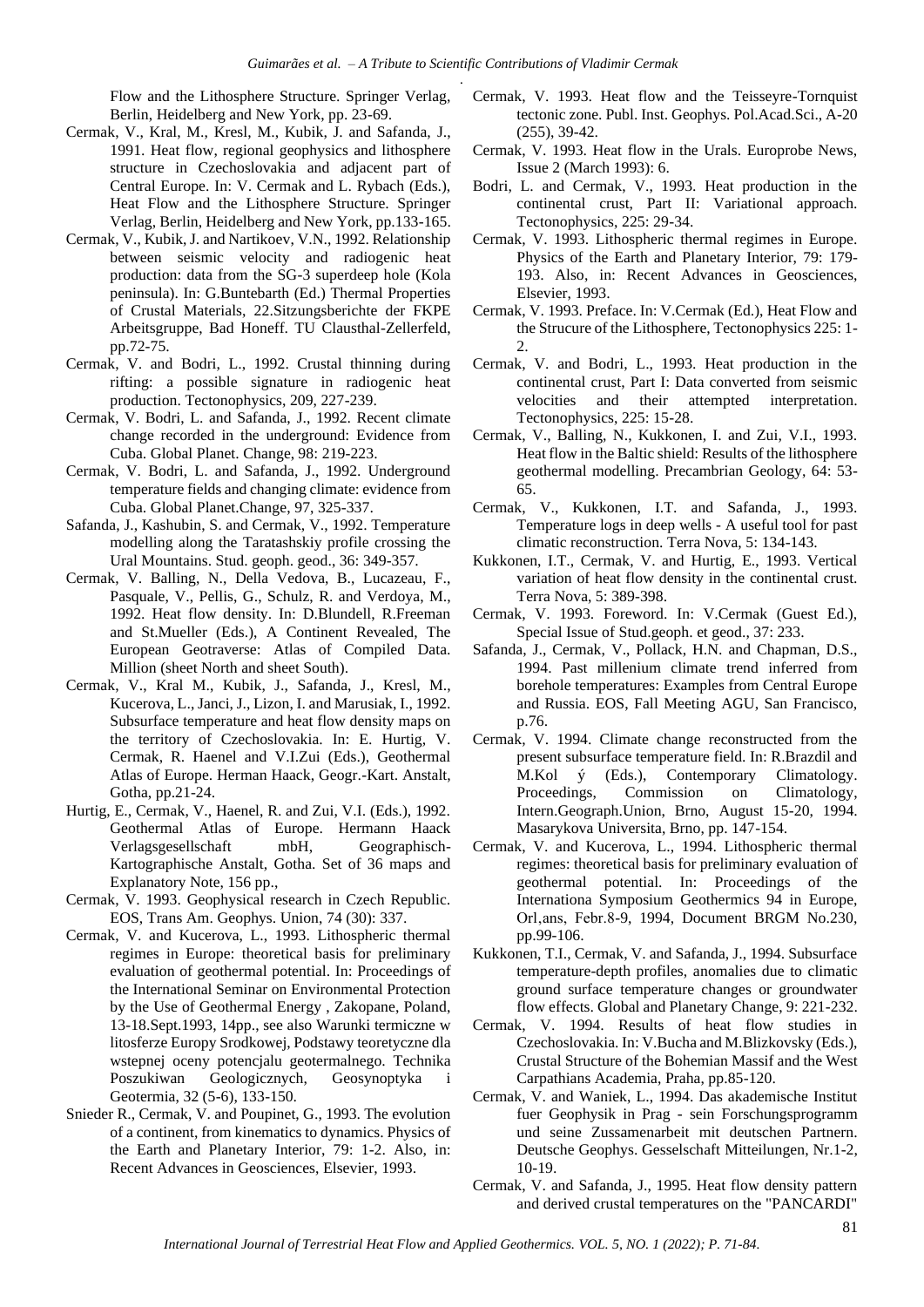territory. EUROPROBE Workshop PANCARDI, St. Lesna, Oct.21-25,1995, pp.30-31.

- Boulos, F.K., Cermak, V., Bodri, L. and Morgan, P., 1995. Geothermal models of the crust at some regions in Egypt, Proc. Inter.Conf.30 Years Cooper., Annals Geol.Survey Egypt, Cairo, pp. 417-426.
- Cermak, V. 1995. Lithospheric thermal regimes in Europe. In: E.Barbier, G.Frye, E.Iglesias and G.Palmason (Eds.) Proceedings of the World Geothermal Congress, Firenze, Italy, 18-31 May 1995, IGA, Auckland, Vol.2, pp.731-735.
- Bodri, L. and Cermak, V., 1995. Climate change of the last millenium inferred from the borehole temperatures: results from the Czech Republic - Part I. Global Planet.Change, 11: 111-125.
- Cermak, V. 1995. Geothermal model of the Central segment of the EGT (Extended abstract). Tectonophysics, 244: 51-55.
- Cermak, V. and Bodri, L., 1995. Three-dimensional deep temperature modelling along the European geotraverse. Tectonophysics, 244: 1-11.
- Cermak, V., Kresl, M., Kucerova, L., Safanda, J., Frasheri, A., Kapedani, N., Lico, R. and Cano, D., 1995. Heat flow in Albania. Geothermics, 25: 91-102.
- Huang Shaopeng, Pollack H.N., Wang, Ji-yang and Cermak, V., 1995. Ground surface temperature histories inverted from subsurface temperatures from two boreholes located in Panxi, SW China. J.Southeast Asian Earth Sci., 12: 113-120.
- Safanda, J., Kresl, M., Cermak, V., Hasanean, A.R.G., Deebes, H.A., Abd-Alla, M.A. and Moustafa, S.M., 1995. Subsurface temperature measurements and terrestrial heat flow estimates in the Aswan region, Egypt. Stud. geoph. geod., 39: 162-176.
- Cermak, V. (Ed.), 1995. Proceedings International Workshop "Borehole Temperatures and Climate Changes", Praha, June 20-24, 1994. GFU Publication, Praha.
- Cermak, V. and Safanda, J., 1996. Climate change inferred from borehole temperatures. Global tectonics and Metallogeny, 6: 64-65.
- Cermak, V., Safanda, J. and Bodri, L., 1996. Climate change inferred from borehole temperatures. World Res.Review, 8(1): 69-79.
- Cermak, V., Safanda, J., Kresl, M. and Kucerova, L., 1996. Heat flow studies in Central Europe with special emphasis on data from former Czechoslovakia. Global Tectonics and Metallogeny, 5: 109-123.
- Cermak, V. and Bodri, L., 1996. Time dependent deep temperature modelling: Central Alps. Tectonophysics, 257: 7-24.
- Safanda, J., Cermak, V., Stulc, P., 1996. Geothermics. In: Vrana, S. and Stedra, V. (Eds.), Geological Model of the Western Part of the Bohemian Massif in Relation to the Ultradeep Borehole KTB in Germany. Special issue, Geologicky Sbornik, 47, 196-204.
- Cermak, V. and Bodri, L., 1997. Lithospheric thermal regimes: theoretical basis for preliminary evaluation of geothermal potential. CESME workshop, Oct.1997.
- Cermak, V., Safanda, J. and Bodri, L., 1997. Climate change stored below the Earth`s surface. 8th GWC, New York,
- Bodri, L. and Cermak, V., 1997. Climate changes of the last two millenia inferred from borehole temperatures.

Results from the Czech Republic. Part II. Global Planet.Change, 14: 163-173.

- Bodri, L. and Cermak, V., 1997. Reconstruction of remote climate changes from borehole temperatures. Global Planet.Change, 15: 47-57.
- Safanda, J., Cermak, V. and Bodri, L., 1997. Climate history inferred from borehole temperatures, data from the Czech Republic. Surveys in Geophysics, 18: 197-212.
- Cermak, V. and Bodri, L., 1998. Climate change inferred from the borehole temperatures: regional patterns of climate changes in the Czech Republic (special attention paid to the most recent climate warming). Abstracts: 9th Global Warming Conference, Hong Kong,. June 8-11, 1998, p.26.
- Cermak, V. and Bodri, L., 1998. Heat flow map of Europe revisited. In: Yu.Popov and V.Pimenov (Eds.), Proceedings, International Conference "Earth´s Thermal Field and Related Research Methods", Moscow, 18-22.May, 1998, p.55-58.
- Bodri, L. and Cermak, V., 1998. Scale-invariance properties of microtemperature signals from borehole temperature logs. In: G.Bunteberth (Ed.) Microtemperature signals of the Earth´s crust, 192.WE-Heraeus-Seminar, Bad Honnef, March 25-27, 1998, Technologiezentrum, Clausthal-Zellerfeld, pp. 104-114
- Cermak, V. 1998. Heat flow studies in Europe, their contribution to general tectonophysics, geothermal energy and paleoclimatology (invited). 5th Geothermal Conference Straubing, Geothermie: Forschung, Entwicklung and Markt. Mai 12-15, 1998.
- Cermak, V. and Bodri, L., 1998. Heat flow map of Europe revisited. In: C.Clauser (Ed.), Mitteilungen DGG, Sonderband II/1998, 58-63.
- Cermak, V. Bodri, L. and Safanda, J., 1998. Shallow Earth´s subsurface: potential source of information on the changing climate. In: Yu.Popov and V.Pimenov (Eds.), Proceedings, International Conference "Earth´s Thermal Field and Related Research Methods", Moscow, 18-22.May, 1998, p.52-55.
- Cermak, V., Bodri, L. and Safanda, J., 1998. Shallow Earth´s surface: potential source of information on the changing climate. In: G.Bunteberth (Ed.) Microtemperature signals of the Earth´s crust, 192.WE-Heraeus-Seminar, Bad Honnef, March 25-27, 1998, Technologiezentrum, Clausthal-Zellerfeld, pp. 48-49.
- Bodri, L. Cermak, V. and Frasheri, A., 1998 Thermo-hydralic modelling in montainous and hilly areas: application to Albania. Albanian J.Nat.Techn.Sci., Nr.5, 1998, 45-57.
- Stulc, P., Safanda, J., Kresl, M., Cermak, V. and Sir, M., 1998. Monitoring climate change in the Earth´s subsurface. Annales Geophysicae (Supplement I to vol.16), part I, p.C23.
- Bodri, L. and Cermak, V., 1998. Climate change inferred from borehole temperatures: how to improve the solution by using additional information. Journal of Physics and Chemistry of the Earth, 23, 873-882.
- Bodri, L. and Cermak, V., 1998. Last 250 years climate reconstruction inferred from geothermal measurements in the Czech Republic. In: V.Cermak (Ed.), Heat Flow and the Structure of the Lithosphere - IV, sp.issue, Tectonophysics, 291, 251-261.
- Bodri, L. and Cermak, V., 1998. Last millennium climate history inferred from borehole temperature profiles: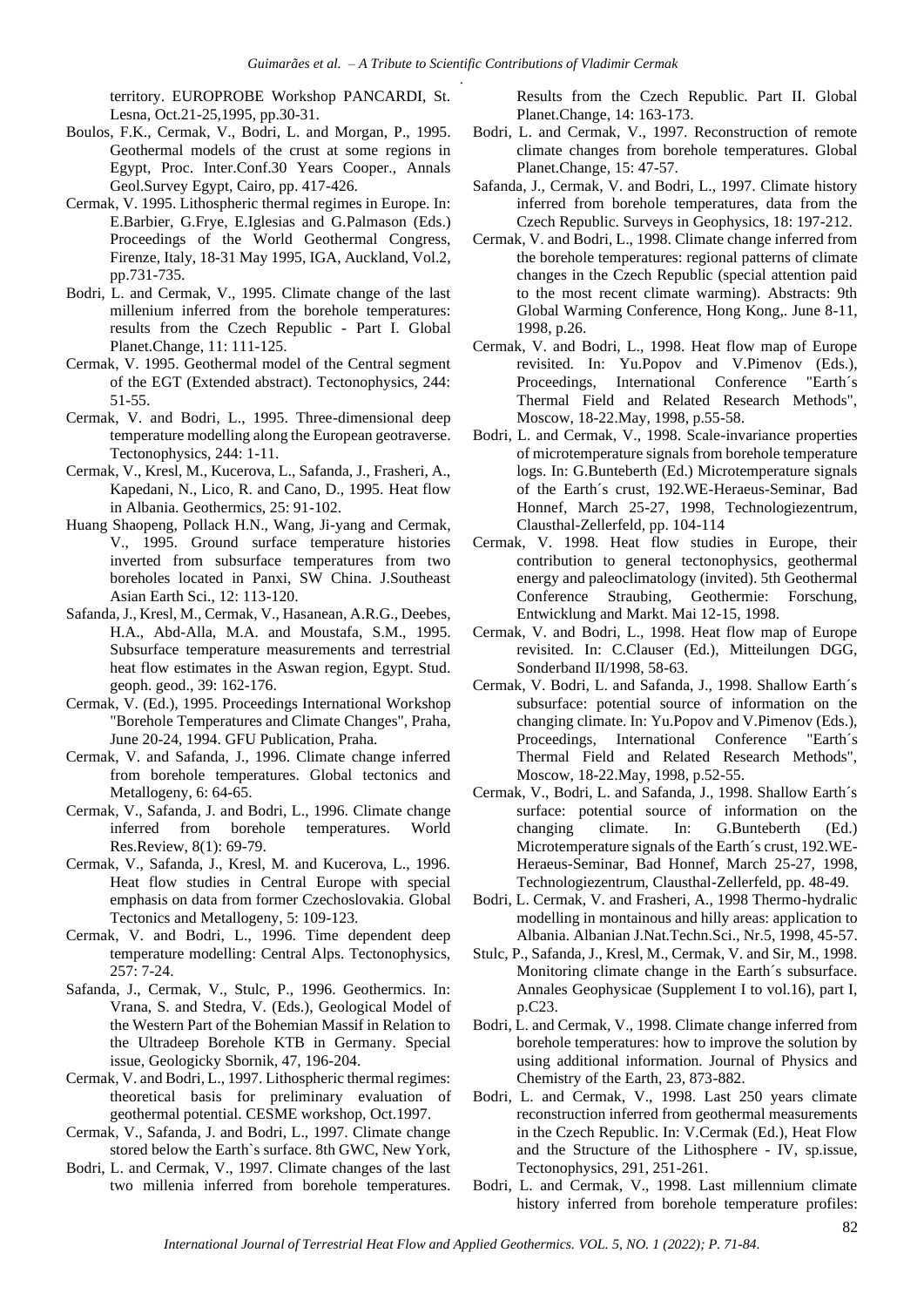regional patterns of climate changes in the Czech Republic. Annales Geophysicae (Supplement I to Vol.16), part I, p.C20.

- Cermak, V., Safanda, J., Bodri, L. and Frasheri, A., 1999. Heat Flow in Albania in a Broader Context of Geothermal Mapping in PANCARDI Region (Abstract). Roum.J.Tectonics and Regional Geology, 1977, Suppl.1, p.31-32
- Cermak, V. 1999. Subsurface Temperature Field An Important Source of Information on the Past Climate Change. In: G. Gregori (Ed.), Observational database and Mechanism of Climate, 25th Course, Erice, November 21-27,1998
- Cermak, V. and Bodri, L., 1999. Climate Change Inferred from Borehole Temperatures: Regional Pattern of Climatic Changes in the Czech Republic. World Resource Review, 11, No.2, pp.220-228.
- Bodri, L. and Cermak, V., 1999. Climate changes of the last millennium inferred from borehole temperatures: regional patterns of climate changes in the Czech Republic - Part III. Global and Planetary Change, 21, No.4, p.225-235.
- Iturrino, G.J., Davis, E., Johnson, J., Groeschel-Becker, H., Lewis, T., Chapman, D., and Cermak, V., 2000. Permeability, electrical, and thermal properties of sulfide, sedimentary, and basaltic units from the Bent Hill area of Middle Valley, Juan de Fuca Ridge. In Zierenberg, R.A., Fouquet, Y., Miller, D.J., and Normark, W.R. (Eds.), Proc. ODP, Sci. Results, 169. <http://wwwodp.tamu.edu/publications/169\_SR/chap\_ 08/chap\_08.htm>
- Bodri, L. and Cermak, V., 2000. Prediction of extreme precipitation using a neural network: application to summer flood occurrence in Moravia, Advances in Engineering Software, 31, N.5, pp.311-321.
- Cermak, V., Safanda, J., Kresl, M., Dědeček, P. and Bodri, L., 2000. Recent climate warming: surface air temperature series and geothermal evidence. Studia geoph. et geod. 44, 430-441.
- Safanda, J. and Cermak, V. 2000. Subsurface temperature changes due to the crustal magmatic activity numerical simulation. Studia geoph. et geod. 44, no. 2, 327-335.
- Bodri, L. and Cermak, V., 2001. Neural network prediction of monthly precipitation: Application to suumer flood occurence in two regions of Central Europe. Stud.geoph.geod., 45, 155-167
- Bodri, L. Cermak, V. and Kukkonen, I.T., 2001. Climate change of the last 2000 years inferred from borehole temperature: data from Finland. Tectonophysics, 29, 189-200.
- Cermak, V. and Bodri, L., 2001. Climate reconstruction from subsurface temperatures demonstrated on example of Cuba. In: Kukkonen, I.T., Cermak, V. and Kennett, B. (Eds.), Thermal Studies of the Earth´s Structure and Geodynamics. Phys.Earth Planet.Interior, 126, 295- 310.
- Cermak, V. and Safanda, J., 2003. Borehole and climate: Reconstruction of the past climate changes by inversion of the borehole temperatures. In: M. Yamano, T. Nagao and T. Sweda (Eds.), Geothermal/Dendrochronological Paleoclimate Reconstruction Across Eastern margin of

Euroasia. Proceedings volume, 2002 International Matsuyama workshop, pp.149-162.

- Cermak, V., Safanda, J., Yamano, M., Nagao, T., Taniguchi, M., Okubo, Y., Miyakoshi, A Gordeev, E. and Bodri, L., 2003. Climate change in Kamchatka, evidence from the underground. In: M. Yamano, T. Nagao and T. Sweda (Eds.), Geothermal Dendrochronological Paleoclimate Reconstruction Across Eastern margin of Euroasia. Proceedings volume, 2002 International Matsuyama workshop, pp.100-109.
- Bodri, L. Cermak, V., 2003. High-frequency variability in recent climate and the North Atlantic Oscillation. Theoretical and Applied Climatology, 74, 33-40
- Bodri, L. Cermak, V., 2003. Prediction of surface air temperature by neural network, examples based on three-year temperature monitoring at Sporilov station. Stud. geoph. geod., 47, 173-184
- Cermak, V. and Kukkonen, I.T., 2003. Heat flow and the structure of the lithosphere, Preface. Phys.Chem.Earth, 28, 345-346.
- Kozak, J., Brenner, K. and Cermak, V., 2003. Pictorial series of the manifestations of the dynamics of the earth: 5. Kamchatka, Its Early Cartography and recent Climate Change. Stud. geophys. geod., 47, 875-886.
- Majorowicz, J.A., Cermak, V., Safanda, J., Krzywiec, P., Wroblewska, M., Guterch, A. and Grad, M., 2003. Heat flow models across the Trans-European Suture Zone in the area of the POLONAISE97 sesmic experiment. Phys.Chem.Earth, 28, 375-391.
- Cermak, V., Safanda, J., Kresl, M. and Dědeček, P., 2004. Geotermika mapuje klimatické změny, Čas.čs.fyz., 54 (4), 244-246.
- Bodri, L. Cermak, V. and Yamano, M., 2004. Multifractal analysis of temperature time series from boreholes in Kamchatka. In: Fractals and Dynamic Systems in Geosciences. Technische Universitaet, Muenchen, pp. 10-14.
- Smerdon, J.E., Pollack, H.N., Cermak, V., Enz, J.W., Kresl, M., Safanda, J. and Wehmiller, J.F., 2004. Air-ground temperature coupling and subsurface propagation of annual temperature signals. J.Geophys.Res., 109 (D21), D21107, doi:10.1029/2004JD005056.
- Wilhelm, H., Heidinger, P., Safanda, J., Cermak, V., Burkhardt, H. and Popov, Yu., 2004. High resolution temperature measurements in the borehole Yaxcopoil 1, Mexico. Meteoritics and Planetary Science, 39, No.6., 813-819.
- Bodri, L. and Cermak V., 2005. Reply to Dr. Ferguson. Global Planet. Change, 48 (4): 315-316.
- Bodri, L. and Cermak, V., 2005. Borehole temperatures, climate change and the pre-observational surface air temperature mean: allowance for hydraulic conditions, Global Planet.Change, 45, 265-276
- Bodri, L. and Cermak, V., 2005. Multifractal analysis of temperature time series: Data from boreholes in Kamchatka. Fractals, vol.13, No.4, pp.299-310.
- Bodri, L., Cermak V., and Kresl, M., 2005. Trends in precipitation variability: Prague (the Czech Republic) Climatic Change, 72, 151-170
- Safanda, J., Heidinger, P., Wilhelm, H., Cermak, V., 2005. Fluid convection observed from temperature logs in the karst formation of the Yucatán peninsula, Mexico. J. Geophys. Engineer. 2, 4, 326-331. ISSN 1742-2132